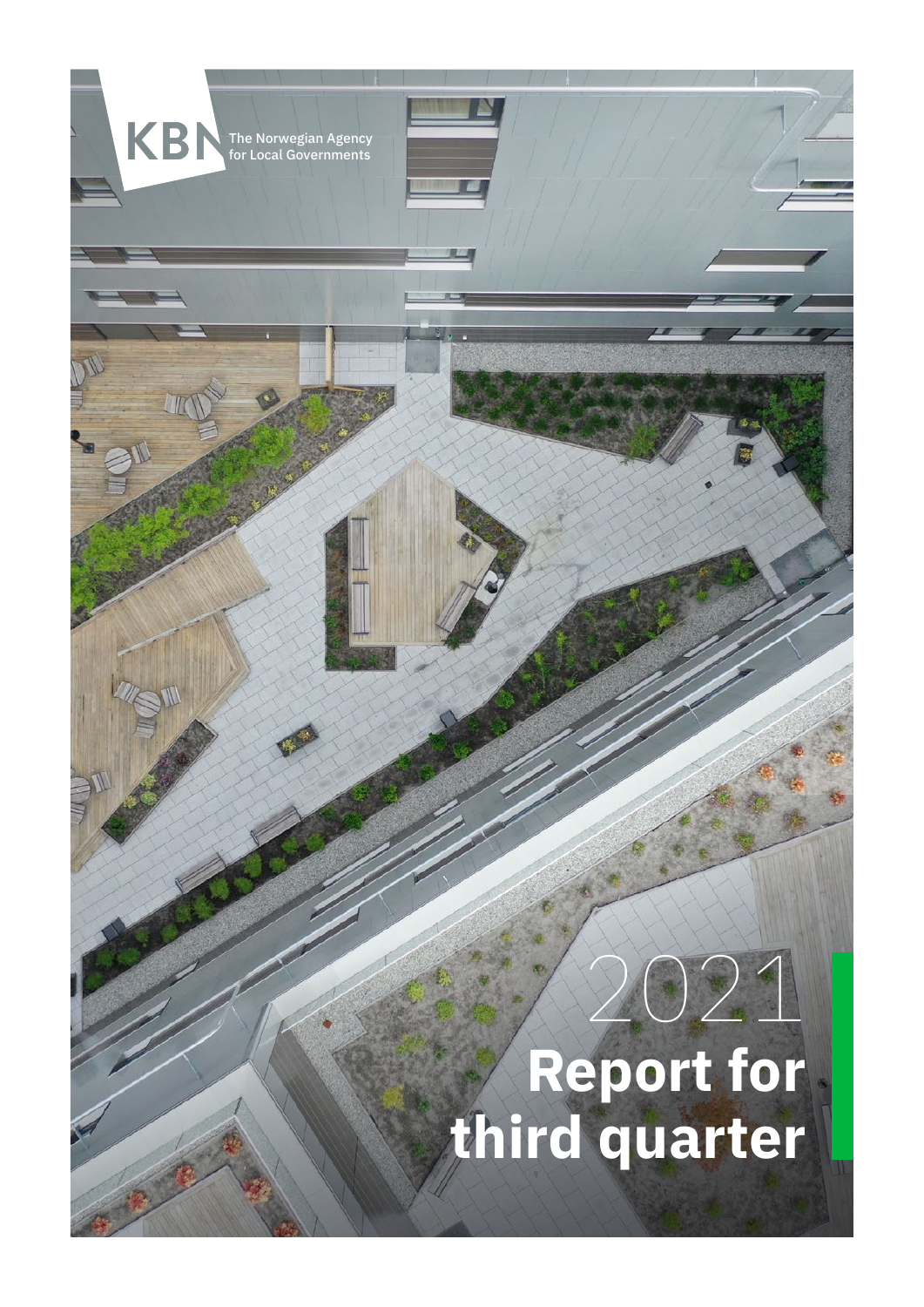# **About KBN**

Kommunalbanken AS (KBN) is the Norwegian state agency for local government funding. KBN is 100 per cent owned by the Kingdom of Norway (AAA/Aaa) and is managed in accordance with the Central Government Maintenance Statement.



Region Nordhordland Health Center is being built to co-locate health services for the inhabitants. The health center will have a passive house standard, and will be heated using heat pumps, which covers 85% of the annual heat demand. The building is financed with a green loan from KBN. Photo: Altifilm AS

KBN's sole purpose is to grant loans to local and regional governments or inter-municipal companies in line with KBN's explicit public policy mandate. As an instrument of the state, KBN recognizes its critical role in enabling the local and regional governments to improve living standards across the country. 100 percent of Norwegian municipalities are KBN customers.

Through its Green Bond program, KBN aim to finance the Norwegian local sector's transition to a climate-resilient, low-carbon society. Proceeds from Green Bonds are disbursed as discounted Green Loans to climate and environmentally conscious investments in the local sector. This reflects KBN's traditional, long-term focus on environmental, ethical and social impact.

KBN is guided by prudent financial and risk management policies. All financial transactions are fully hedged and KBN maintains liquidity in excess

of policy requirements. KBN's focused, specialized monoline lending model has never suffered a loan loss.

Owing to full state ownership, the central public policy mission, a strong capital base, solid financial and operating performance and prudent financial and risk management policies, KBN is assigned Triple-A ratings by Standard & Poor's and Moody's.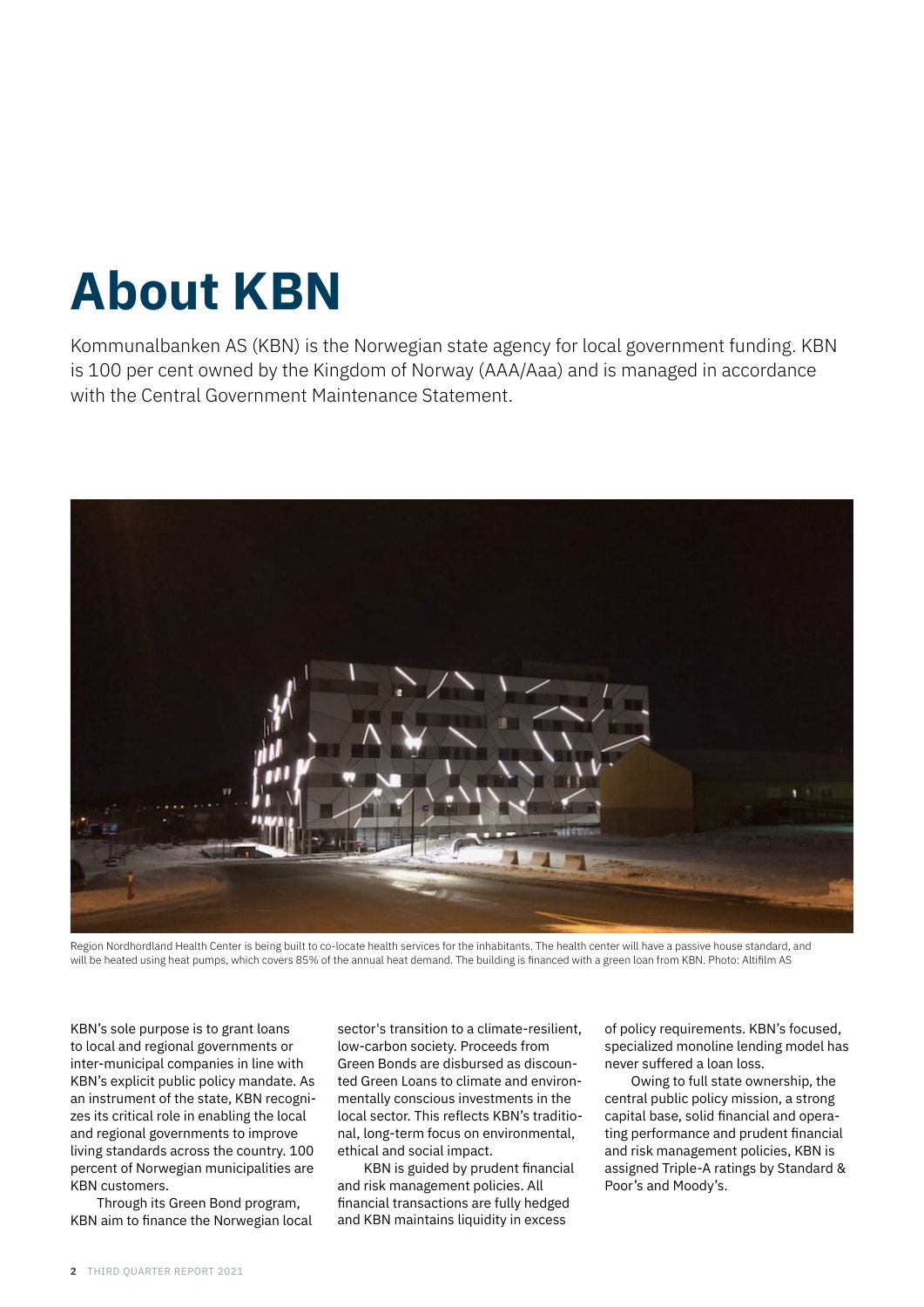# **Financial highlights Financial highlights**

| (Amounts in NOK 1 000 000)                              | January-September 2021 | January-September 2020 | 2020    |
|---------------------------------------------------------|------------------------|------------------------|---------|
| <b>RESULTS</b>                                          |                        |                        |         |
| Net interest income                                     | 1 1 6 0                | 1 2 9 2                | 1672    |
| Core earnings <sup>1</sup>                              | 637                    | 721                    | 922     |
| Profit before tax                                       | 1 2 9 0                | 1 1 8 3                | 1537    |
| Profit for the period                                   | 966                    | 902                    | 1 1 5 9 |
|                                                         |                        |                        |         |
| Return on equity after tax <sup>2</sup>                 | 7.6%                   | 7.8%                   | 7.4%    |
| Return on equity after tax (core earnings) <sup>3</sup> | 5.3%                   | 6.6%                   | 6.3%    |
| Return on assets after tax <sup>4</sup>                 | 0.3%                   | 0.2%                   | 0.2%    |
| Return on assets after tax (core earnings) <sup>5</sup> | 0.2%                   | 0.2%                   | 0.2%    |
|                                                         |                        |                        |         |
| <b>LENDING</b>                                          |                        |                        |         |
| New disbursements                                       | 28759                  | 39 441                 | 57 699  |
| Outstanding loans <sup>6</sup>                          | 314 448                | 312 395                | 318 235 |
|                                                         |                        |                        |         |
| LIQUIDITY PORTFOLIO <sup>6</sup>                        | 103 443                | 125 561                | 123 585 |
|                                                         |                        |                        |         |
| <b>BORROWINGS</b>                                       |                        |                        |         |
| New long-term borrowings                                | 71614                  | 79 465                 | 107822  |
| Repurchase of own debt                                  | 169                    | 781                    | 1051    |
| Redemptions                                             | 84 4 32                | 94 3 9 7               | 106 676 |
| Total borrowings <sup>6</sup>                           | 389778                 | 415 512                | 405 451 |
|                                                         |                        |                        |         |
| <b>TOTAL ASSETS</b>                                     | 469 629                | 502 281                | 498 219 |
|                                                         |                        |                        |         |
| <b>EQUITY</b>                                           | 18877                  | 18 3 8 4               | 18 5 38 |
| Total capital adequacy ratio                            | 24.2%                  | 23.6%                  | 23.3%   |
| Tier 1 capital adequacy ratio                           | 21.7%                  | 21.2%                  | 20.8%   |
| Common equity Tier 1 capital adequacy ratio             | 18.8%                  | 18.3%                  | 17.9%   |
| Leverage ratio                                          | 3.9%                   | 3.8%                   | 3.7%    |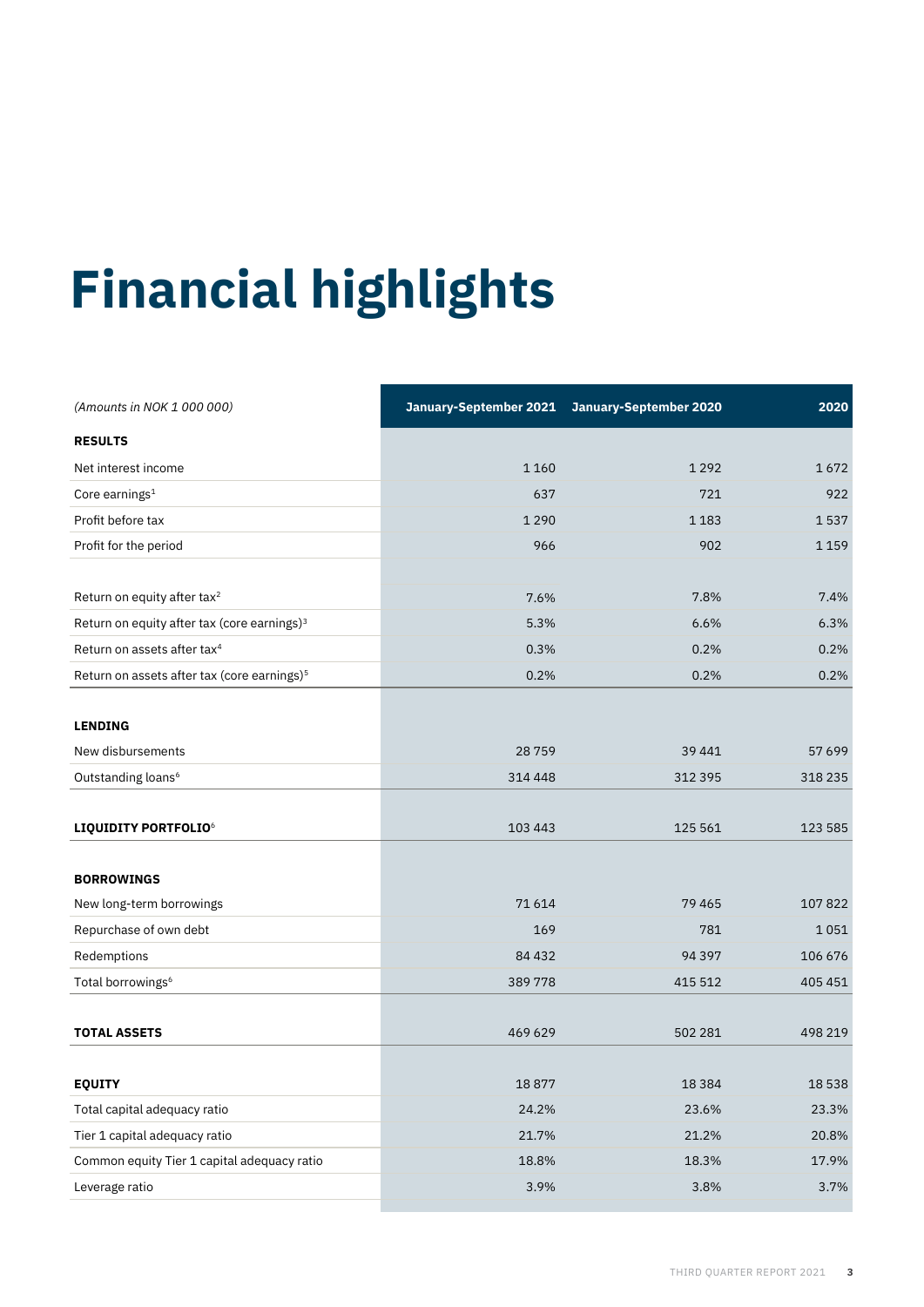|                                 |          | January-September 2021 January-September 2020 | 2020      |
|---------------------------------|----------|-----------------------------------------------|-----------|
| LIQUIDITY COVERAGE RATIO (LCR)7 |          |                                               |           |
| Total                           | 185%     | 208%                                          | 191%      |
| <b>NOK</b>                      | 74%      | 68%                                           | 77%       |
| <b>EUR</b>                      | 193%     | 424%                                          | 200%      |
| <b>USD</b>                      | 148%     | 179%                                          | 188%      |
| AUD                             | 253%     | 1395%                                         | 1 2 3 9 % |
| <b>JPY</b>                      | 3039%    | 6 181%                                        | 716%      |
| GBP                             | Infinite | Infinite                                      | 97 768%   |
|                                 |          |                                               |           |
| <b>OTHER KEY FIGURES</b>        |          |                                               |           |
| Green loans <sup>8</sup>        | 29 707   | 24 170                                        | 26 112    |
| Emissions in $CO2e9$            | 36.6     | 58.7                                          | 74.5      |

*<sup>1</sup> Profit after tax adjusted for unrealised gain/(loss) on financial instruments after tax. This result measure is included to give relevant information about the company's underlying operations.*

*<sup>2</sup>* Share of the Profit for the year allocated to shareholders as a percentage of average equity (annualized). Average equity is calculated based on monthly equity, not added to the Profit for the year, less dividends from the time the dividends are paid out as well as addition or reduction of the company's share capital during the year.

*<sup>3</sup> Core earnings as a percentage of average equity (annualized).*

*<sup>4</sup>* Share of Profit for the year allocated to shareholders as a percentage of average assets (annualized). Average assets are calculated based on monthly assets.

*<sup>5</sup> Core earnings as a percentage of average assets (annualized). Average assets are calculated based on monthly assets.*

#### *6 Principal amounts.*

*<sup>7</sup> Liquidity coverage ratio (LCR) is a measure for the regulatory liquidity reserve. LCR is defined as liquid assets as a percentage of net payments in a given stress period of 30 days ahead.*

*8 Outstanding green loans according to KBN's set of criteria for green loans. In addition, the bank has a small portfolio of green loans that were given before these criteria were established. These loans are no longer financed with green bonds.* 

*<sup>9</sup> KBN's calculated emissions.*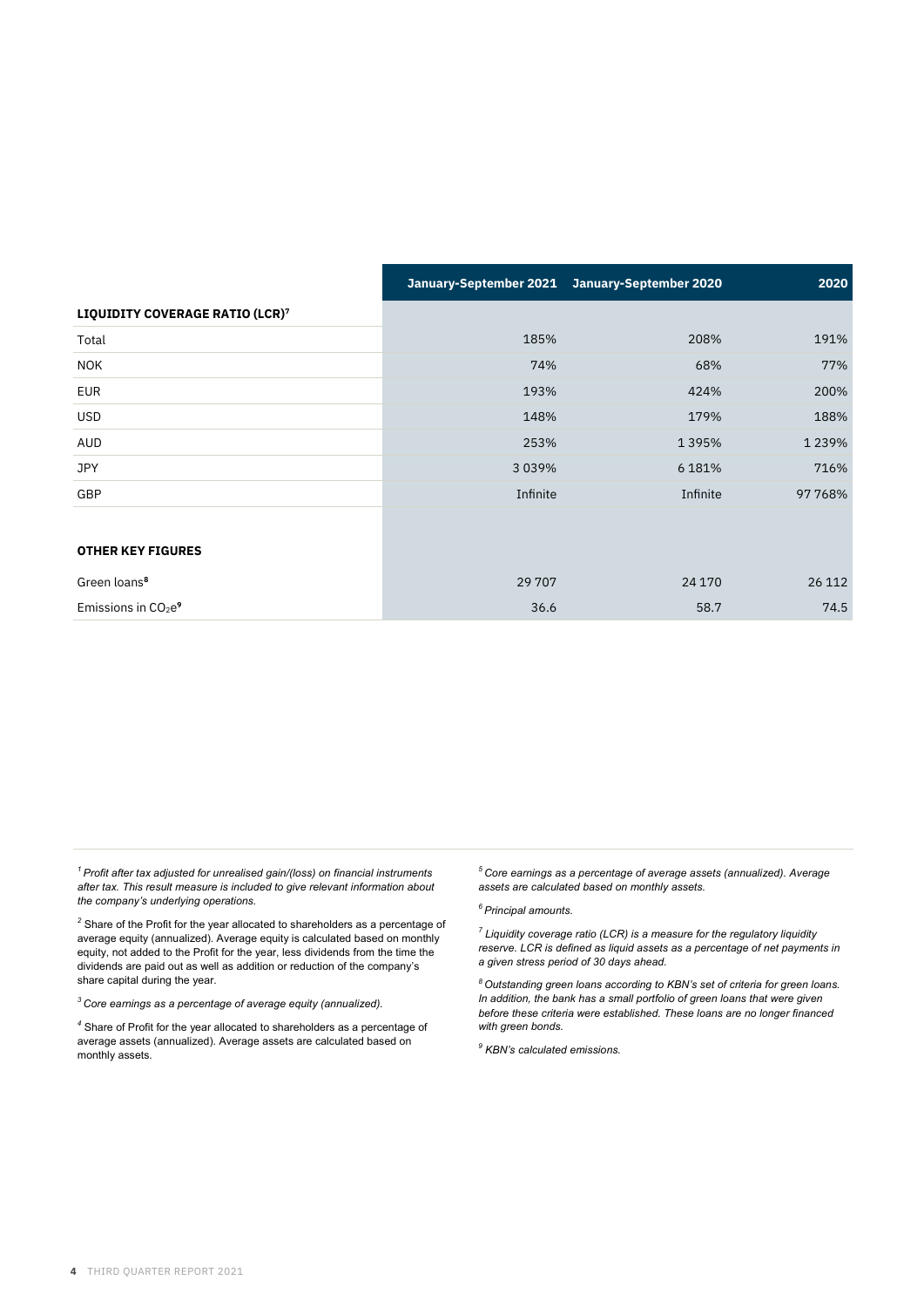# **Stable margins and continued growth in green lending**

KBN's net interest income in the third quarter of 2021 was NOK 413 million as compared to NOK 437 million in the same period in 2020. The third quarter saw good growth in KBN's green lending, and its portfolio of green loans grew by NOK 2.1 billion in the quarter. Profit for the period totalled NOK 450 million in the third quarter.

## **Results for the quarter**

 $KBN's core$  earnings<sup>1</sup> totalled NOK 232 million in the third quarter, compared to NOK 265 million in the third quarter of 2020. The main explanation for the decrease in KBN's core earnings was lower net interest income. KBN's operating costs in the third quarter of 2021 were NOK 1 million lower than in 2020.

KBN's net interest income in the third quarter of 2021 totalled NOK 413 million as compared to NOK 437 million in the same period in 2020. The main reason for the decrease in net interest income was the decrease in interest rates. The decrease in money market rates in the second quarter benefitted KBN's customers in the form of lower lending rates with effect from 2 June 2021. Money market rates increased in the third quarter in anticipation of the expected increase in rates by Norges Bank. KBN decided on an interest rate increase of 0.40 percentage points with effect from 12 October as a result of the increase in money market rates and Norges Bank having increased its key policy rate.

KBN's profit for the period in the third quarter of 2021 totalled NOK 450 million as compared to NOK 517 million in the third quarter of 2020. In the third quarter of 2021 KBN recognised unrealised gains on financial instruments totalling NOK 271 million, while in the third quarter of 2020 it recognised unrealised gains totalling

<sup>1</sup> Profit after tax for the quarter adjusted for unrealised gains or losses on financial instruments after tax and the portion allocated to owners of additional Tier 1 capital. This results measure is included to give relevant information about the company's underlying operations.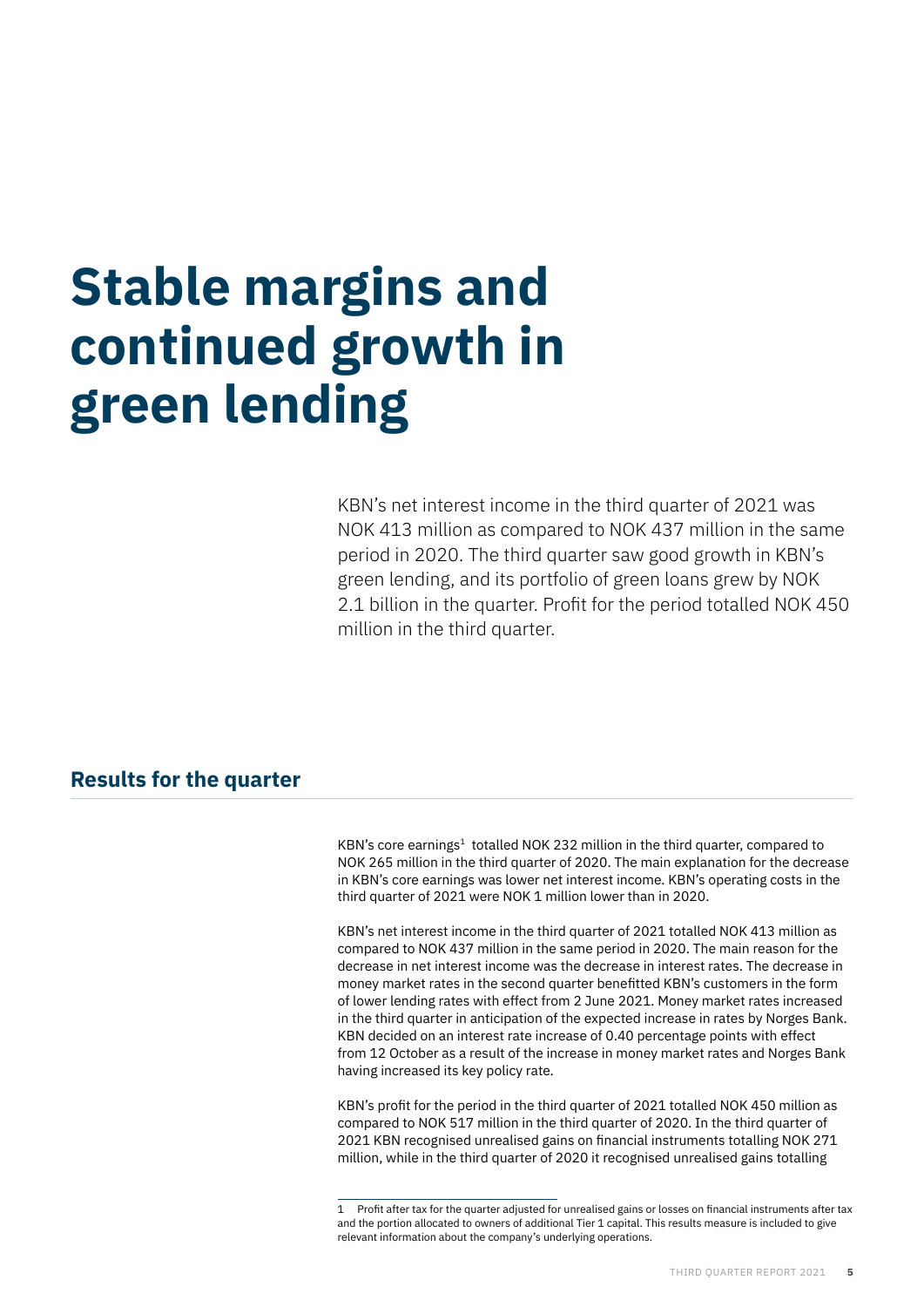NOK 317 million. KBN's fixed rate loans, which are carried at fair value, contributed an unrealised loss totalling NOK 1 million in the third quarter of 2021, as compared to an unrealised gain totalling NOK 159 million in the third quarter of 2020. KBN's liquidity management portfolio contributed an unrealised loss of NOK 9 million. Hedging instruments used to convert funding in US dollars into Norwegian kroner contributed an urealised gain of NOK 280 million. KBN implemented a change to its approach to the valuation of hedging contracts in the third quarter whereby KBN has started to use overnight index swap (OIS) curves when valuing its hedging instruments, in line with market practice. This change contributed a gain of NOK 78 million and is part of the gain of NOK 280 million. KBN's unrealised gains and losses are expected to reverse, either as market conditions normalise or as the instruments approach maturity. The sale of securities from the liquidity portfolio resulted in realised gains totalling NOK 5 million in the third quarter.

KBN's provision for losses is relatively limited due to the fact that Norwegian municipalities cannot be declared insolvent. KBN's liquidity management portfolio is also of very high credit quality. KBN made an NOK 1 million change to its provision for losses in the third quarter. KBN's total operating costs for the third quarter were NOK 59 million, compared to NOK 60 million in the same period in 2020. KBN operated virtually as normal in the third quarter of 2021 and its costs were little impacted by the coronavirus situation.

## **Results for the first nine months of 2021**

KBN's core earnings<sup>2</sup> in the first nine months of 2021 totalled NOK 637 million as compared to NOK 721 million in the same period in 2020.

KBN's net interest income in the first nine months of 2021 was NOK 1,160 million as compared to NOK 1,292 million in the same period in 2020. The decrease was primarily due to a decrease in interest income from the liquidity management portfolio as a result of lower money market rates, as well as to the interest expense due on the tax liability resulting from changes to tax assessments for 2015-2018.

KBN's profit for the period in the first nine months of 2021 was NOK 966 million as compared to NOK 902 million in the same period in 2020. The increase was due to unrealised gains on financial instruments in 2021 totalling NOK 380 million, as compared to unrealised gains in the equivalent period of 2020 totalling NOK 176 million. KBN's operating costs for the first nine months of 2021 totalled NOK 183 million, compared to NOK 180 million in the first nine months of 2020.

KBN's annualised return on equity in the first nine months of 2021 was 7.6%, compared to 7.8% in the same period in 2020. Based on its core earnings, KBN's annualised return on equity in the first nine months of 2021 was 5.3%, compared to 6.6% in the equivalent period in 2020.

KBN's total comprehensive income in the first nine months of 2021 amounted to

<sup>2</sup> Profit after tax for the first nine months adjusted for unrealised gains or losses on financial instruments after tax and the portion allocated to owners of additional Tier 1 capital. This results measure is included to give relevant information about the company's underlying operations.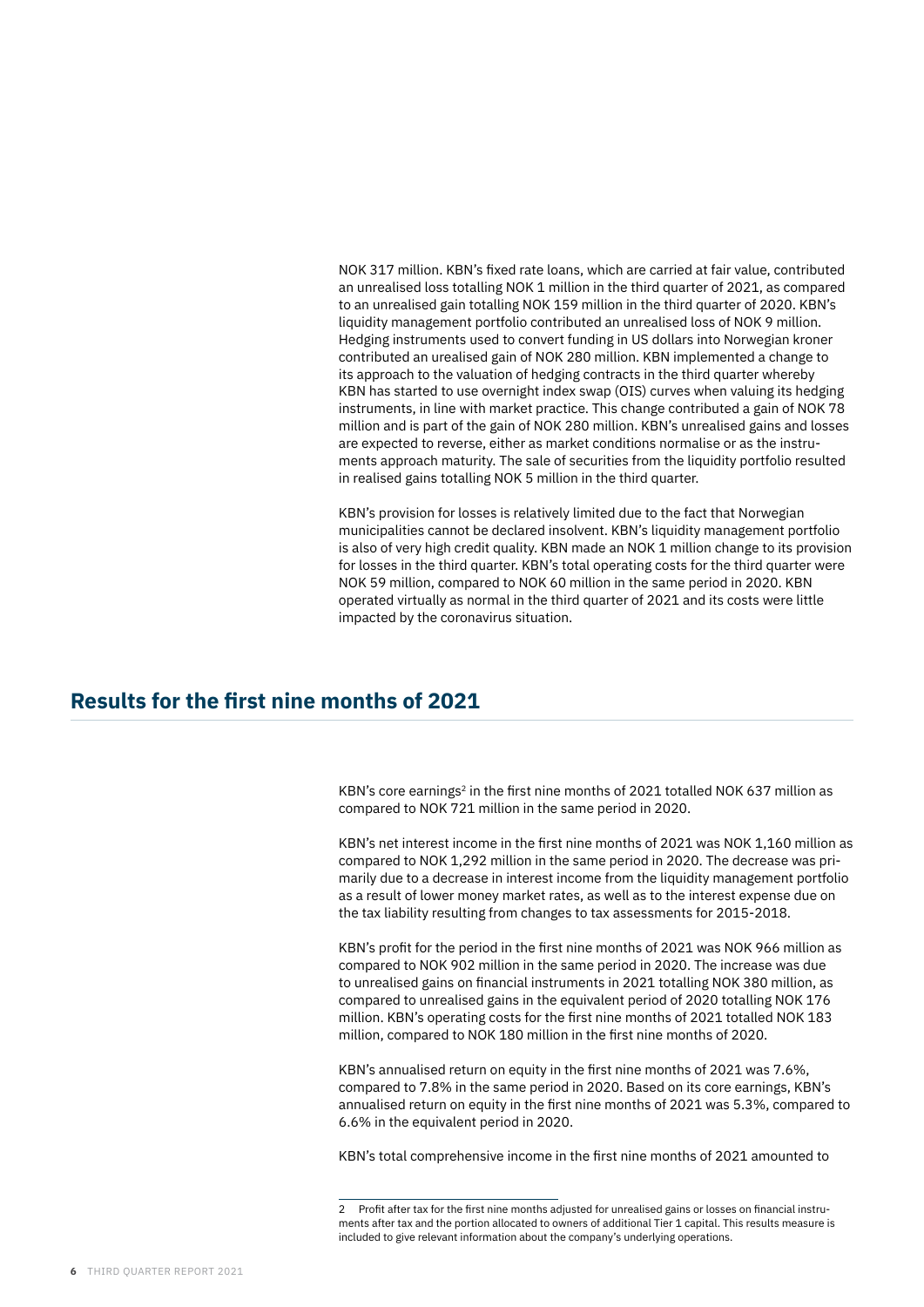#### **Profit for the period** Amounts in NOK 1 billion

|                                                     | 03 20 21 | 03 20 20 | 2020    |
|-----------------------------------------------------|----------|----------|---------|
| <b>Profit/(Loss) for the period</b>                 | 450      | 517      | 1 1 5 9 |
| Net interest income                                 | 413      | 437      | 1672    |
| Fees and commission expenses                        | 30       | 28       | 115     |
| Net unrealised gain/(loss) on financial instruments | 271      | 317      | 224     |
| Expected credit loss                                | 1        | (8)      | 14      |
| Net trading income                                  | 5        | 13       | 25      |
| Total operating expenses                            | 59       | 60       | 255     |
| Income tax                                          | 148      | 171      | 377     |

### **Comprehensive income for the period**

Amounts in NOK 1 billion

| 03 20 21 | 03 20 20 | 2020    |
|----------|----------|---------|
| 298      | 484      | 1255    |
| 450      | 517      | 1 1 5 9 |
|          |          | 98      |
|          |          |         |
|          |          | (2)     |
| 50       | 11       | (32)    |
|          | (151)    | (33)    |

NOK 393 million, compared to NOK 1,085 million in the same period in 2020. The credit spreads for KBN-issued bonds decreased in the first nine months of 2021 as did the spreads for similar types of issuers in the international financial markets. A decrease in credit spreads causes the market value of KBN's debt to increase. An unrealised loss totalling NOK 764 million was thus recognised in the first nine months as part of total comprehensive income from a change in the value of KBN's own liabilities. There was an equivalent unrealised gain in the same period in 2020 totalling NOK 243 million.

# **Lending**

KBN's lending portfolio totalled NOK 314.4 billion at the end of the third quarter of 2021. In the third quarter of 2021 the lending portfolio decreased by NOK 3.8 billion. In the first nine months of 2021 the lending portfolio also decreased by NOK 3.8 billion. These changes are significant relative to 2020, as the portfolio grew by NOK 6.1 billion in the third quarter of 2020 and by NOK 2.7 billion in the first nine months of 2020. The decrease in the size of KBN's lending portfolio in the first nine months of 2021 and the difference compared with 2020 are due to KBN reducing its lending with maturities of 12 months and under. This is because new loans of this type are not sufficiently profitable for KBN. As before, there continues to be a increased demand for loans with no instalment payments prior to maturity.

New loan disbursements totalled NOK 7 billion in the third quarter, as compared to NOK 12 billion in the third quarter of 2020. These figures include both loans disbur-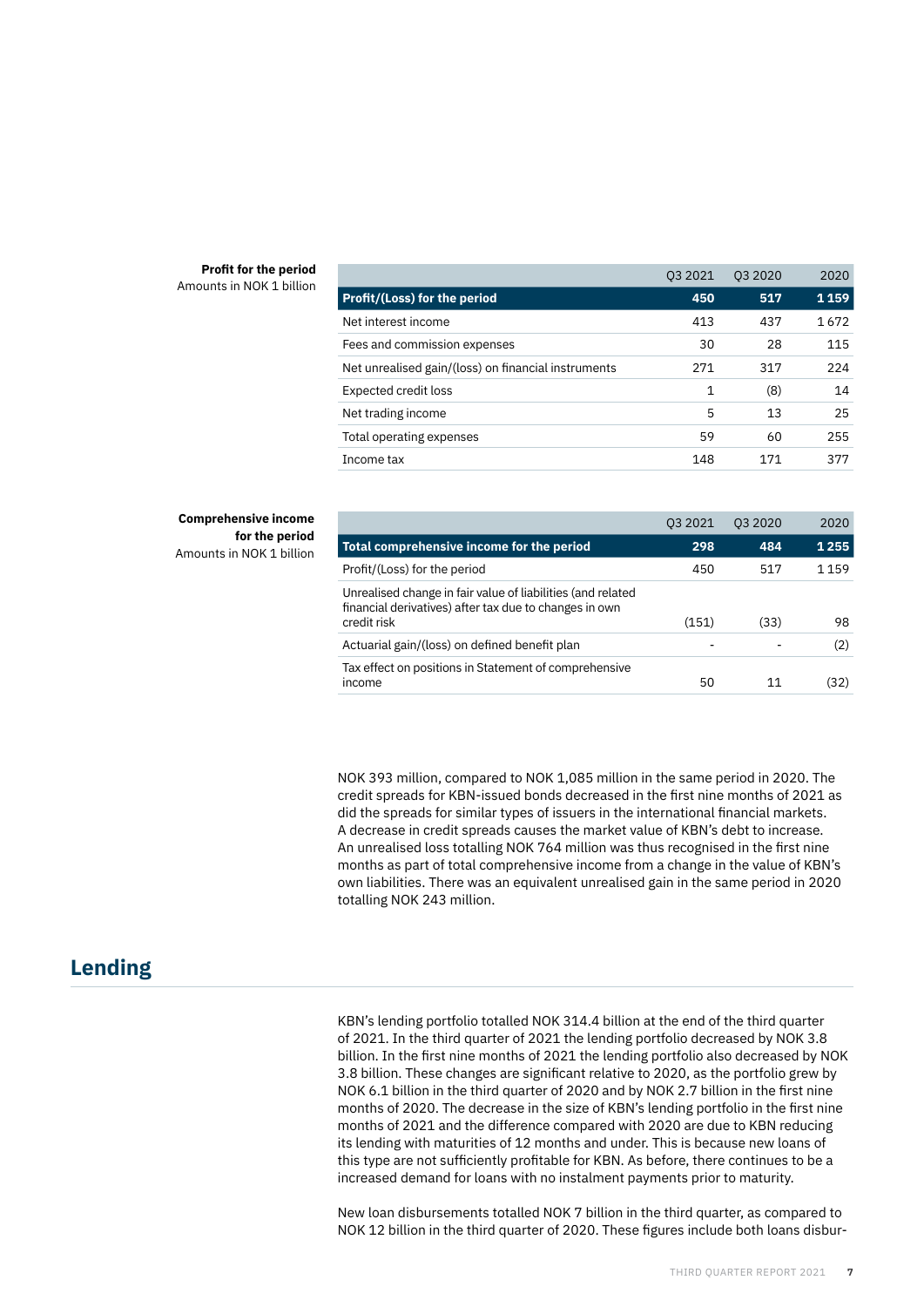



sed as new financing and as refinancing for existing loans. The sizeable difference was primarily due to the decrease in loans with maturities of 12 months and under, as mentioned above.

KBN continued to experience a good level of growth in its green lending, and its portfolio of green loans increased by NOK 2.1 billion in the quarter. KBN's portfolio of green loans increased by NOK 4.5 billion equal to 15.6% in the first nine months of the year. The projects financed by a green loan from KBN in the third quarter include new trams procured by the City of Oslo, Rana municipality's construction of a new school building, and Trondheim municipality's construction of Nidarvoll school.

The annual rate of debt growth in the local government sector as at the end of August 2021 was 8.1% (according to Statistics Norway's C2 indicator). This strong rate of growth was due inter alia to loans made by the Norwegian State Housing Bank. These loans are in turn used to make loans to residents as part of Norway's start-up loan scheme, and are thus outside KBN's market area. After adjusting for loans of this type, the annual rate of debt growth in the sector was 7.4%. After adjusting for growth in loans from the Norwegian State Housing Bank, the majority of the increase in borrowing by the sector in the first nine months was from the capital markets. KBN's market share at the end of August was just below 45%. Greater demand for new financing is expected in the fourth quarter, particularly for longterm, instalment-based loans, which is the area of the market in which KBN is the most important provider.

## **Financial markets**

Central banks and other authorities launched extensive economic support measures following the outbreak of the coronavirus. The markets responded to this positively, and both equities and long-term interest rates have climbed significantly since the start of the pandemic in the first quarter of 2020. The Oslo stock market is up about 40% over the last year, while the ten-year interest rate in Norway has climbed 0.65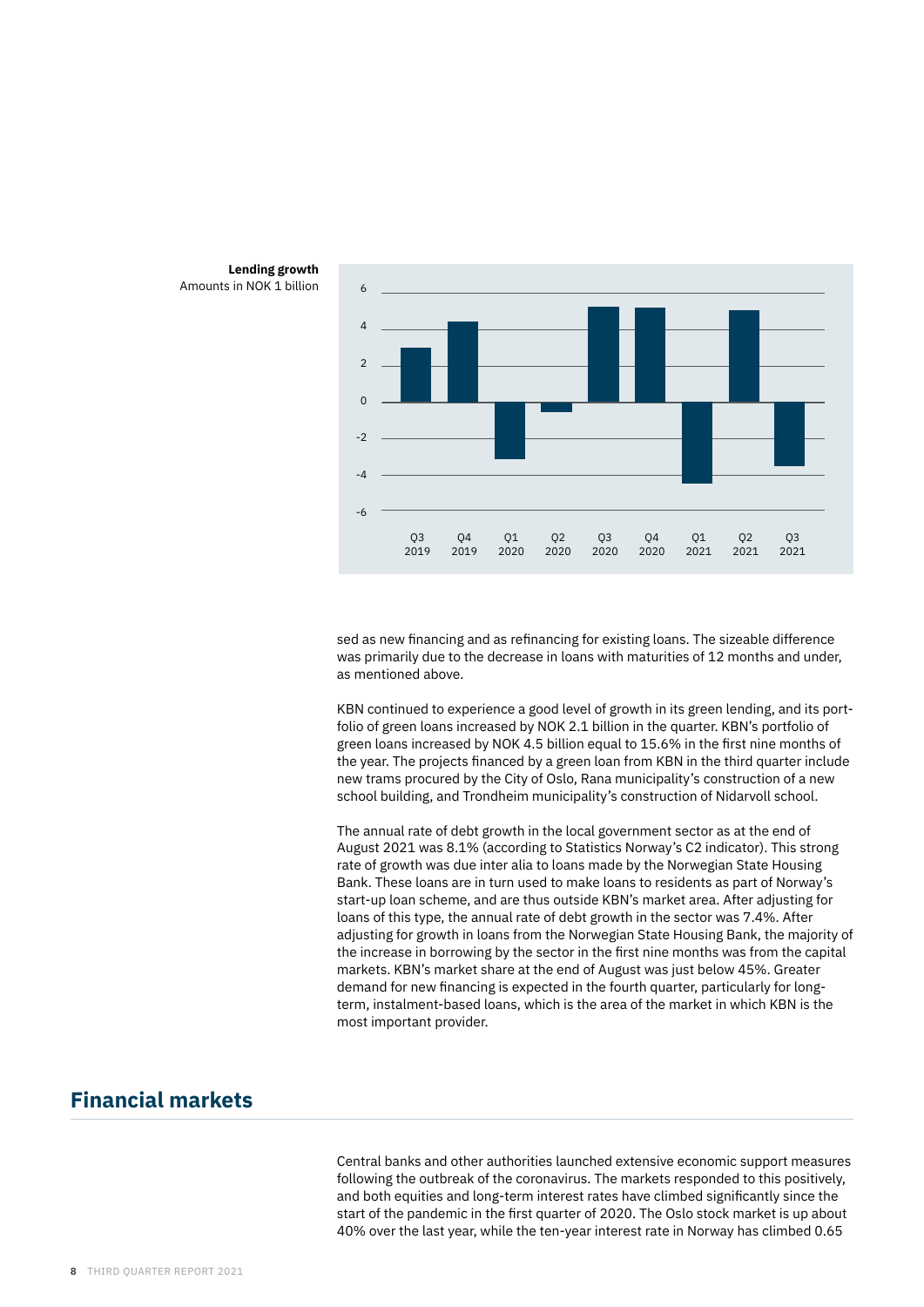

#### **Funding** Total borrowing by currency second quarter 2021

percentage points over the same period.

The credit margins on both local government sector bonds and covered bonds have fallen markedly over the last year. For example, the five-year credit margin for covered bonds at the end of the third quarter of 2021 was 0.10 percentage points lower than at the end of the third quarter of 2020.

KBN's funding activities in the third quarter of 2021 were less extensive than in the third quarter of 2020 due to KBN having a good level of liquidity and less need for refinancing, as well as to the Norwegian krone being somewhat weaker. New borrowings in the third quarter of 2021 totalled approximately NOK 8.0 billion through five bond issues in four currencies, as compared to NOK 24 billion in the same period in 2020. **Funding**

> Despite the modest volume of funding in the third quarter, KBN achieved a good level of diversification in terms of markets and currencies, and issued bonds in US dollars, British pounds, Hong Kong dollars and Australian dollars.

> In the first nine months of 2021 KBN's new borrowings totalled NOK 72 billion as compared to NOK 79 billion in the first nine months of 2020.

KBN's liquidity portfolio totalled NOK 103 billion at 30 September 2021 as compared to NOK 126 billion at 30 September 2020. KBN seeks to ensure its liquidity portfolio matches its funding needs, including lending growth, for the subsequent twelve months at all times, and it is managed on the basis of a low-risk investment strategy. **Liquidity management**

> The liquidity portfolio is principally held in zero-risk-weighted assets that are particularly liquid. Investments denominated in foreign currencies represent approximately 65% of the portfolio. Fluctuations in the value of the Norwegian krone relative to other currencies will therefore result in fluctuations in the size of the liquidity portfolio in NOK terms. The reported decrease in the size of the liquidity portfolio in the third quarter of 2021 relative to the same period in 2020 was primarily due to the greater strength of the krone and to a reduction in maturities in KBN's funding portfolio over the coming 12 month period. When less of the funding portfolio matures over the course of the subsequent 12 months, the need for liquidity buffers through the liquidity management portfolio is correspondingly smaller.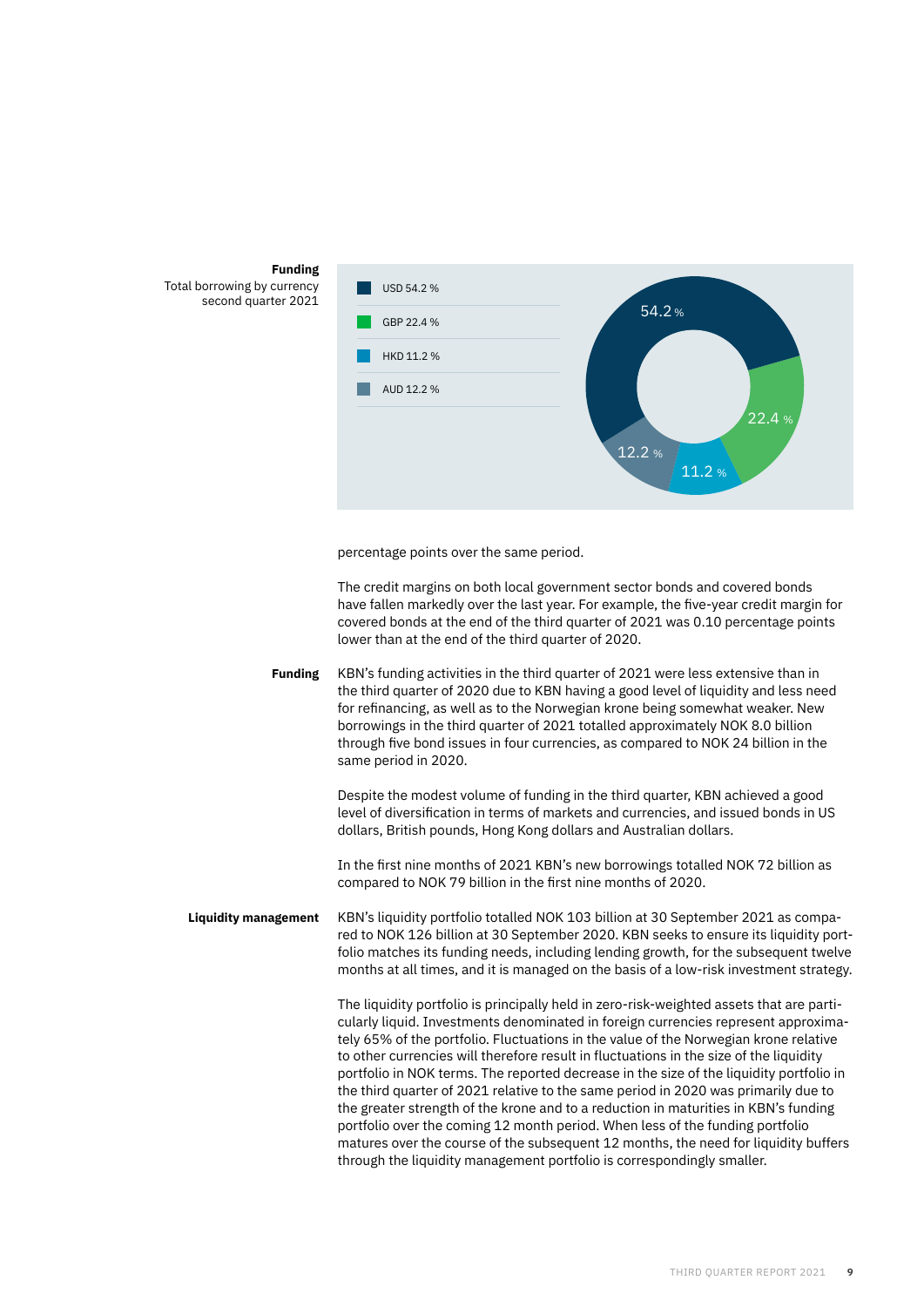## **Capital**

At the end of the third quarter of 2021, KBN's total common equity Tier 1 capital was NOK 15.2 billion, its total Tier 1 capital was NOK 17.5 billion, and its total primary capital was NOK 19.5 billion. KBN's total assets at the end of the third quarter amounted to NOK 470 billion, compared to NOK 498 billion at the end of 2020 and NOK 502 billion at the end of the third quarter of 2020. The decrease from the end of 2020 is to a large extent due to the decrease in the size of KBN's liquidity portfolio.

At the end of the third quarter of 2021, KBN had a common equity Tier 1 capital adequacy ratio of 18.8%, a Tier 1 capital adequacy ratio of 21.7%, and a total capital adequacy ratio of 24.2%. The capital adequacy ratio requirements imposed by the authorities at the end of the second quarter were 15.1% (common equity Tier 1 capital), 16.6% (Tier 1 capital) and 18.6% (total capital). On 29 June KBN was assigned an updated Pillar 2 requirement of 2.2% by the Financial Supervisory Authority of Norway, which represented a decrease of 0.1 percentage points. The Norwegian Ministry of Finance has decided that the counter-cyclical buffer requirement, to which KBN is subject, will increase by 0.5 percentage points with effect from 30 June 2022.

KBN's leverage ratio at the end of the third quarter was 3.9%, as compared to the requirement of 3.0%.

#### **Tax**

In May 2021 KBN received a decision on changes to its tax assessments for the years 2015-2018. The changes relate to the tax treatment and periodisation of the accrual of financial instruments. Following notification in December 2020 of the change in treatment, KBN prepared its accounts for 2020 in compliance with the treatment expected by the tax authorities.

The changes to the assessments for the period 2015 to 2018 resulted in KBN paying tax in the second quarter of 2021 in respect of previous periods. In the event of such a decision by the tax authorities, the taxpayer is also required to pay interest to compensate for the liquidity benefit to the taxpayer of the delay in payment. This interest expense was recognised in the second quarter of 2021 and amounted in total to NOK 59 million.

The Norwegian Tax Administration's decision implies a change to the timing of taxable income and expense over time, but no change in total taxable income and expense over the lifetime of the instruments. It is KBN's view that the Tax Administration's decision will result in larger and more volatile temporary differences and tax payments but will not have a material effect on KBN's tax expense over time, unless there is a change in the tax rate.

KBN is still in disagreement with the Norwegian Tax Administration on certain matters relating to the tax treatment of the accrual of financial instruments in the accounts and tax assessment. KBN has submitted an appeal against the decision to the Tax Appeals Board.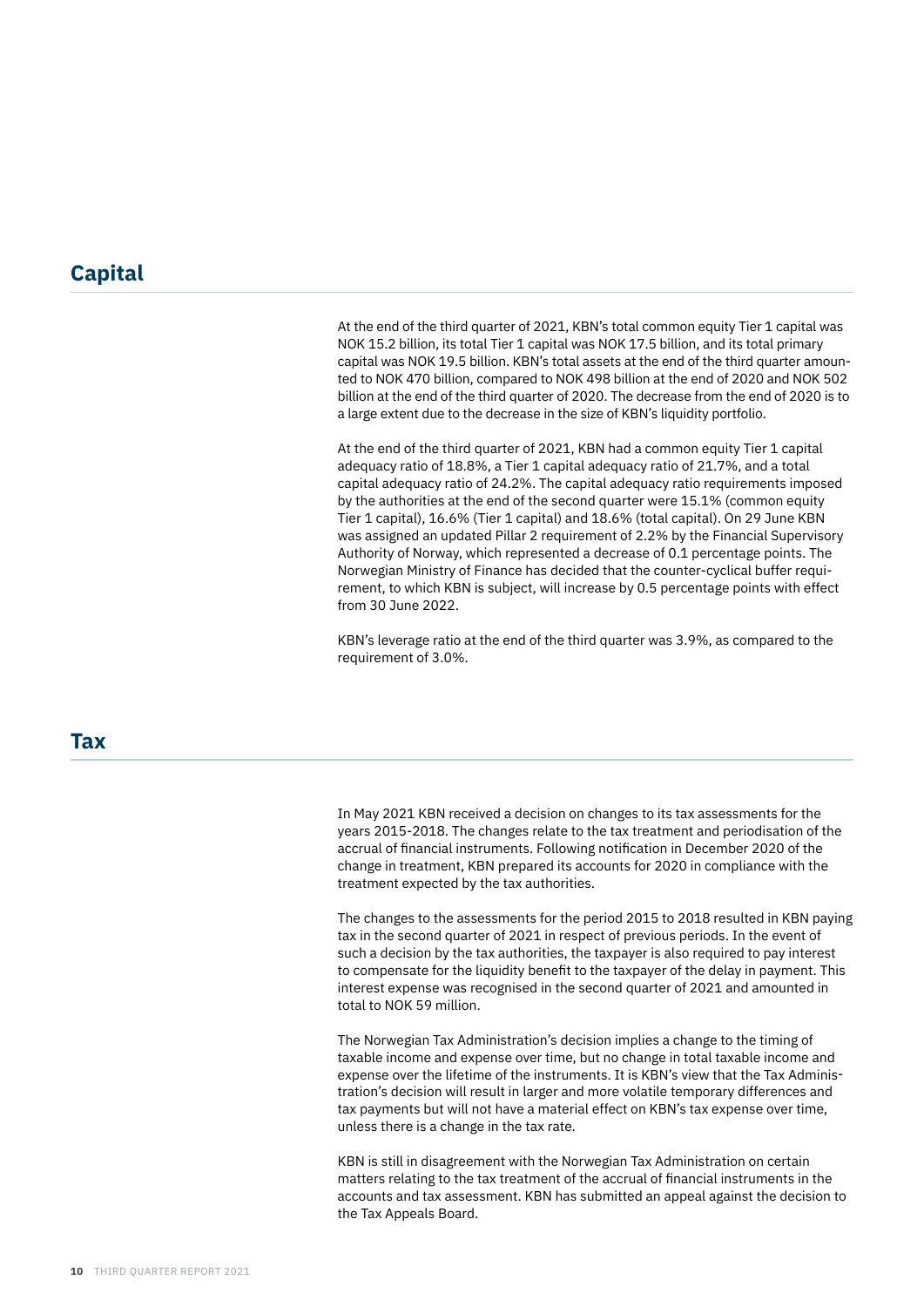### **Future prospects**

Norges Bank raised its key policy rate as expected from 0% to 0.25% at its September meeting. The background to the increase was that Norway's economy has recovered following the sharp fall experienced during the coronavirus pandemic. The prospects for inflation are moderate, and Norges Bank expects inflation to be below its target of 2% per year for its entire forecast period. Norway's unemployment rate has fallen sharply, and registered unemployment is projected to stand at 2.2% in 2023. Interest rates will rise gradually and will return to the level they were at before the coronavirus pandemic in 2024, according to Norges Bank's forecasts.

Credit spreads continue to be at historical lows, but they started to marginally creep up towards the end of September and the start of October. Norges Bank has reduced the scale of the measures it temporarily introduced to support the supply of liquidity, and this may contribute to a further increase in credit spreads over the course of the autumn.

On 14 October Norway elected a new government that is made up of the Labour Party and the Centre Party. The government is a minority government that will initially seek the support of the Socialist Left Party to get its budget through parliament. In their manifestos and election campaigns, the Labour Party, the Centre Party and the Socialist Left Party all signalled that they want to strengthen the local government sector's finances, and the governance platform published by the two parties in the government on 13 October states that it will "strengthen municipalities' available income". Seen in isolation, this may indicate greater investment, particularly given the significant maintenance backlog in the local government sector. The platform also states that the government wants to "contribute solutions to municipalities' work to close the backlog in relation to the renovation and construction of water and wastewater solutions". Strengthening municipalities' finances may increase KBN's customers' ability to borrow, which in turn would stimulate lending growth at KBN.

Oslo, 29 October 2021 The Board of Directors of Kommunalbanken AS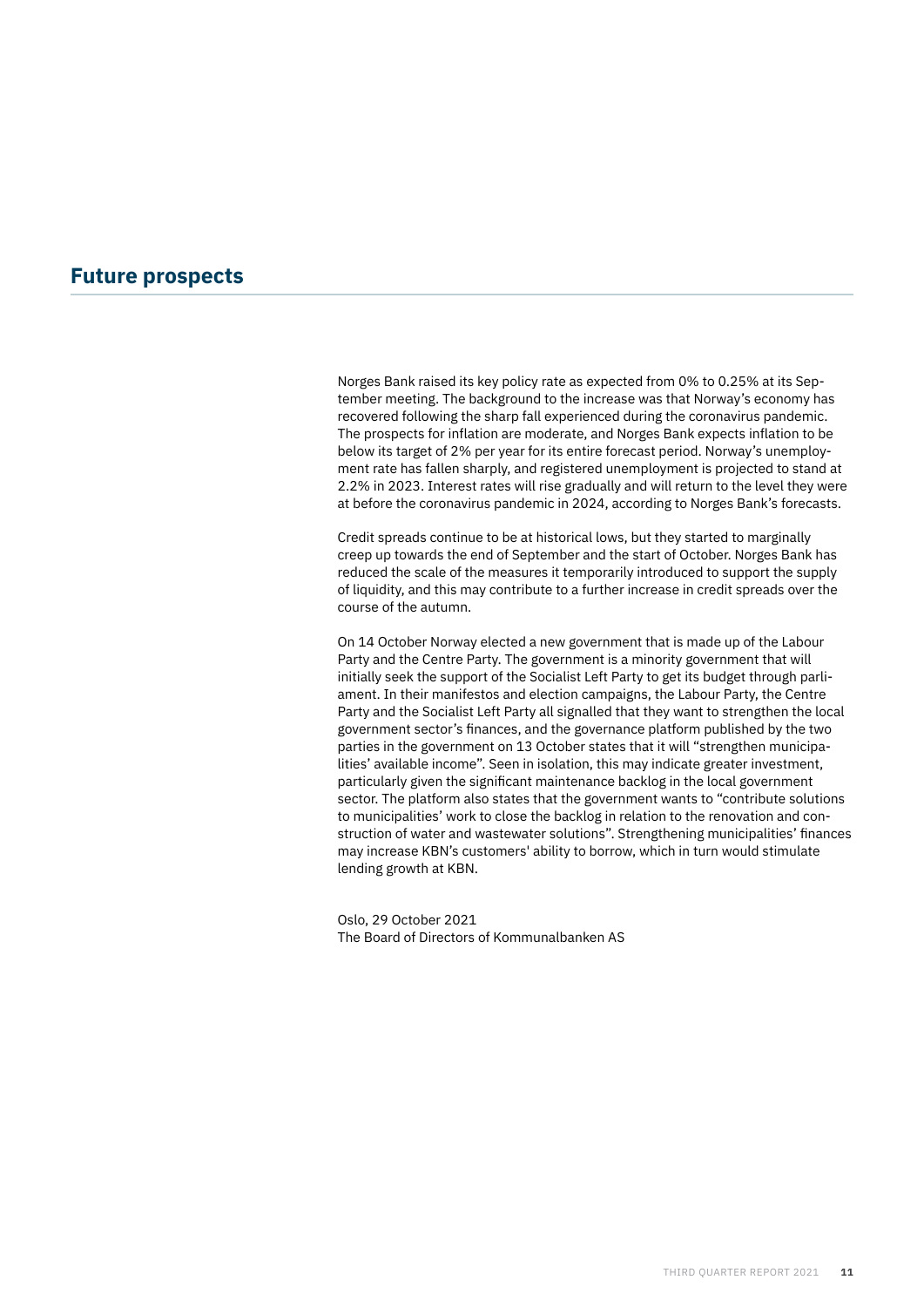# **Interim condensed financial information**

## **INCOME STATEMENT**

| (Amounts in NOK 1 000 000)                                | <b>Note</b>    | July-<br>Septem-<br>ber 2021 | January-<br><b>September</b><br>2021 | July-<br><b>September</b><br>2020 | January-<br><b>September</b><br>2020 | 2020    |
|-----------------------------------------------------------|----------------|------------------------------|--------------------------------------|-----------------------------------|--------------------------------------|---------|
| Interest income from assets measured at amortised<br>cost |                | 460                          | 1506                                 | 518                               | 2790                                 | 3258    |
| Interest income from assets measured at fair value        |                | 305                          | 996                                  | 356                               | 2 1 3 8                              | 2442    |
| Total interest income                                     |                | 765                          | 2442                                 | 875                               | 4928                                 | 5700    |
| Total interest expense                                    |                | 352                          | 1 2 8 2                              | 438                               | 3636                                 | 4028    |
| <b>Net interest income</b>                                | $\mathbf{1}$   | 413                          | 1 1 6 0                              | 437                               | 1292                                 | 1672    |
|                                                           |                |                              |                                      |                                   |                                      |         |
| Fees and commission expenses                              |                | 30                           | 81                                   | 28                                | 89                                   | 115     |
| Net unrealized gain/(loss) on financial instruments       | $\overline{2}$ | 271                          | 380                                  | 317                               | 176                                  | 224     |
| Expected credit loss                                      | 6              | $\mathbf{1}$                 | $\mathbf 0$                          | (8)                               | 14                                   | 14      |
| Net trading income                                        |                | 5                            | 13                                   | 13                                | (2)                                  | 25      |
| <b>Total other operating income</b>                       |                | 245                          | 312                                  | 310                               | 76                                   | 120     |
|                                                           |                |                              |                                      |                                   |                                      |         |
| Salaries and administrative expenses                      |                | 39                           | 116                                  | 38                                | 108                                  | 147     |
| Depreciation on fixed assets                              |                | 7                            | 22                                   | 7                                 | 18                                   | 25      |
| Other expenses                                            |                | 13                           | 46                                   | 15                                | 54                                   | 84      |
| <b>Total operating expenses</b>                           |                | 59                           | 183                                  | 60                                | 180                                  | 255     |
|                                                           |                |                              |                                      |                                   |                                      |         |
| <b>Profit before tax</b>                                  |                | 598                          | 1290                                 | 688                               | 1 1 8 3                              | 1537    |
|                                                           |                |                              |                                      |                                   |                                      |         |
| Income tax                                                |                | 148                          | 324                                  | 171                               | 281                                  | 377     |
| Profit for the period                                     |                | 450                          | 966                                  | 517                               | 902                                  | 1 1 5 9 |
|                                                           |                |                              |                                      |                                   |                                      |         |
| Portion allocated to shareholder                          |                | 435                          | 922                                  | 506                               | 863                                  | 1095    |
| Portion allocated to owners of additional Tier 1 capital  |                | 14                           | 44                                   | 11                                | 39                                   | 64      |
|                                                           |                |                              |                                      |                                   |                                      |         |

#### **STATEMENT OF COMPREHENSIVE INCOME**

| (Amounts in NOK 1 000 000)                                               | <b>Note</b> | July-<br><b>September</b><br>2021 | January-<br>2021 | July-<br>September September<br>2020 | January-<br><b>September</b><br>2020 | 2020 |
|--------------------------------------------------------------------------|-------------|-----------------------------------|------------------|--------------------------------------|--------------------------------------|------|
| Profit for the period                                                    |             | 450                               | 966              | 517                                  | 902                                  | 1159 |
| Other comprehensive income                                               |             |                                   |                  |                                      |                                      |      |
| Items which will not be reclassified to profit or loss                   |             |                                   |                  |                                      |                                      |      |
| Change in fair value of liabilities due to changes in<br>own credit risk | 9           | (202)                             | (764)            | (44)                                 | 243                                  | 130  |
| Actuarial gain/(loss) on defined benefit plan                            |             | 0                                 | 0                | $\Omega$                             | $\Omega$                             | (2)  |
| Tax effect                                                               |             | 50                                | 191              | 11                                   | (61)                                 | (32) |
| Total other comprehensive income                                         |             | (151)                             | (573)            | (33)                                 | 182                                  | 96   |
| 12<br>ARTER REPORT<br>Total comprehensive income for the period          |             | 298                               | 393              | 484                                  | 1085                                 | 1255 |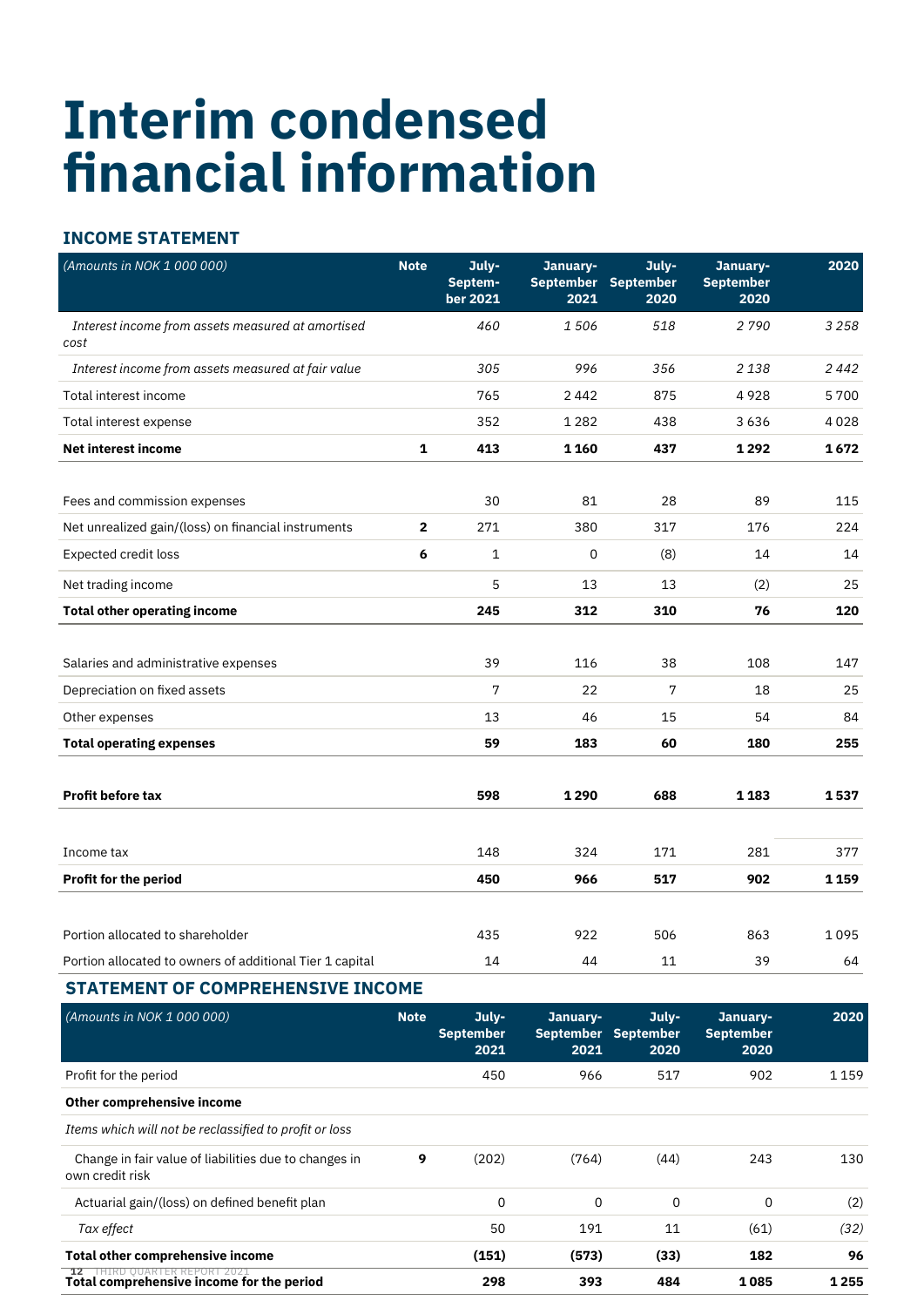### **STATEMENT OF FINANCIAL POSITION**

| (Amounts in NOK 1 000 000)                         | <b>Note</b> | 30 September 2021 | 30 September 2020 | <b>31 December 2020</b> |
|----------------------------------------------------|-------------|-------------------|-------------------|-------------------------|
| <b>Assets</b>                                      |             |                   |                   |                         |
| Deposits with credit institutions                  | 3,4         | 28 0 6 2          | 20 013            | 18 9 50                 |
| Other money market deposits                        | 3           | 4048              | 2606              | 1712                    |
| Instalment loans                                   | 3,4,5,6     | 315 694           | 317 561           | 321874                  |
| Notes, bonds and other interest-bearing securities | 3,4,6,7,8   | 105729            | 129724            | 127 108                 |
| <b>Financial derivatives</b>                       | 3,4         | 12830             | 30 410            | 25 1 7 6                |
| Deferred tax asset                                 |             | 3097              | 1794              | 3 2 3 0                 |
| Other assets                                       |             | 169               | 173               | 169                     |
| <b>Total assets</b>                                |             | 469 629           | 502 281           | 498 219                 |
|                                                    |             |                   |                   |                         |
| <b>Liabilities and equity</b>                      |             |                   |                   |                         |
| Loans from credit institutions                     | 3,4         | 4427              | 24 113            | 13871                   |
| Commercial paper                                   | 3,4         | 31923             | 6 2 7 0           | 20 045                  |
| Senior securities issued                           | 3,4,9       | 391544            | 424 001           | 413 717                 |
| <b>Financial derivatives</b>                       | 3,4         | 20095             | 23 4 36           | 28 341                  |
| Other liabilities                                  |             | 40                | 39                | 63                      |
| Current tax liabilities                            |             | 581               | 3868              | 1501                    |
| Deferred tax liabilities                           |             | $\Omega$          | 0                 | $\mathbf 0$             |
| <b>Pension liabilities</b>                         |             | 37                | 36                | 37                      |
| Subordinated debt                                  | 3,4         | 2 1 0 4           | 2 1 4 4           | 2 1 0 6                 |
| <b>Total liabilities</b>                           |             | 450 752           | 483 907           | 479 681                 |
|                                                    |             |                   |                   |                         |
| Share capital                                      |             | 3895              | 3895              | 3895                    |
| Additional Tier 1 capital                          |             | 2392              | 2392              | 2392                    |
| Retained earnings                                  |             | 11625             | 11 185            | 12 2 5 1                |
| Profit for the period                              |             | 966               | 902               |                         |
| <b>Total equity</b>                                | 10          | 18877             | 18 3 74           | 18538                   |
| <b>Total liabilities and equity</b>                |             | 469 629           | 502 281           | 498 219                 |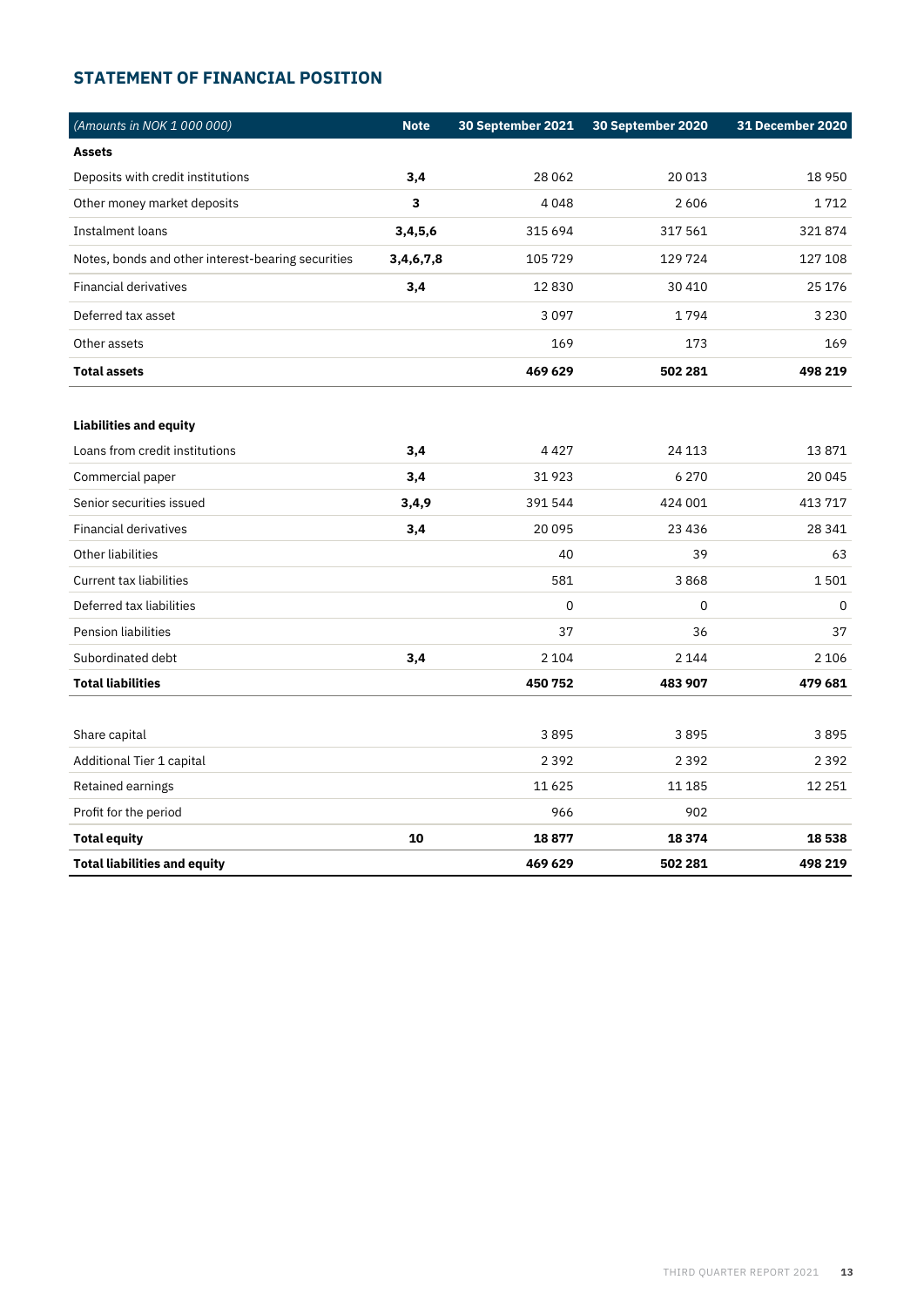## **STATEMENT OF CHANGES IN EQUITY**

| (Amounts in NOK 1 000 000)                                                                  | 1 January - 30 September 2021 |                                     |                                                                           |                             |                     |  |  |  |
|---------------------------------------------------------------------------------------------|-------------------------------|-------------------------------------|---------------------------------------------------------------------------|-----------------------------|---------------------|--|--|--|
|                                                                                             | <b>Share capital</b>          | <b>Additional Tier</b><br>1 capital | Value changes on<br>liabilities due to<br>changes in own cre-<br>dit risk | <b>Retained</b><br>earnings | <b>Total equity</b> |  |  |  |
| Equity as of 31 December 2020                                                               | 3895                          | 2 3 9 2                             | (297)                                                                     | 12547                       | 18538               |  |  |  |
| Profit for the period                                                                       | 0                             | 0                                   | 0                                                                         | 966                         | 966                 |  |  |  |
| Other comprehensive income-value change on<br>liabilities due to changes in own credit risk | 0                             | $\Omega$                            | (573)                                                                     | 0                           | (573)               |  |  |  |
| Other comprehensive income-actuarial gain/loss                                              | $\Omega$                      | $\Omega$                            | 0                                                                         | 0                           | $\Omega$            |  |  |  |
| Interest paid on Tier 1 capital                                                             | 0                             | 0                                   | 0                                                                         | (54)                        | (54)                |  |  |  |
| Dividends for 2020                                                                          | 0                             | $\Omega$                            | 0                                                                         | 0                           | $\Omega$            |  |  |  |
| Equity as of 30 September 2021                                                              | 3895                          | 2 3 9 2                             | (870)                                                                     | 13 4 6 0                    | 18877               |  |  |  |

|                                                                                             | 1 January - 30 September 2020 |                                     |                                                                           |                             |                     |  |  |
|---------------------------------------------------------------------------------------------|-------------------------------|-------------------------------------|---------------------------------------------------------------------------|-----------------------------|---------------------|--|--|
|                                                                                             | <b>Share capital</b>          | <b>Additional Tier</b><br>1 capital | Value changes on<br>liabilities due to<br>changes in own cre-<br>dit risk | <b>Retained</b><br>earnings | <b>Total equity</b> |  |  |
| Equity as of 31 December 2019                                                               | 3 1 4 5                       | 2 1 8 9                             | (395)                                                                     | 11460                       | 16 401              |  |  |
| Profit for the period                                                                       | 0                             | 0                                   | 0                                                                         | 902                         | 902                 |  |  |
| Other comprehensive income-value change on<br>liabilities due to changes in own credit risk | 0                             | $\Omega$                            | 182                                                                       | $\Omega$                    | 182                 |  |  |
| Other comprehensive income—actuarial gain/loss                                              | 0                             | $\Omega$                            | $\Omega$                                                                  | 0                           | $\Omega$            |  |  |
| Interest paid on Tier 1 capital                                                             | 0                             | 0                                   | $\Omega$                                                                  | (65)                        | (65)                |  |  |
| Call of Tier 1 capital                                                                      | 0                             | (994)                               | 0                                                                         | 0                           | (994)               |  |  |
| Issuance of Tier 1 capital                                                                  | 0                             | 1 1 9 7                             | 0                                                                         | 0                           | 1 1 9 7             |  |  |
| Issue of share capital                                                                      | 750                           | 0                                   | 0                                                                         | 0                           | 750                 |  |  |
| Dividends for 2019                                                                          | 0                             | 0                                   | 0                                                                         | 0                           | 0                   |  |  |
| Equity as of 30 September 2020                                                              | 3895                          | 2 3 9 2                             | (212)                                                                     | 12 2 9 8                    | 18374               |  |  |

|                                                                                             | 1 January - 31 December 2020 |                                     |                                                                           |                             |                     |  |  |
|---------------------------------------------------------------------------------------------|------------------------------|-------------------------------------|---------------------------------------------------------------------------|-----------------------------|---------------------|--|--|
|                                                                                             | Share capital                | <b>Additional Tier</b><br>1 capital | Value changes on<br>liabilities due to<br>changes in own cre-<br>dit risk | <b>Retained</b><br>earnings | <b>Total equity</b> |  |  |
| Equity as of 31 December 2019                                                               | 3 1 4 5                      | 2 1 8 9                             | (395)                                                                     | 11460                       | 16 401              |  |  |
| Profit for the period                                                                       | 0                            | 0                                   | 0                                                                         | 1159                        | 1159                |  |  |
| Other comprehensive income-value change on<br>liabilities due to changes in own credit risk | $\Omega$                     | $\Omega$                            | 97                                                                        | 0                           | 97                  |  |  |
| Other comprehensive income-actuarial gain/loss                                              | 0                            | $\Omega$                            | $\Omega$                                                                  | (2)                         | (2)                 |  |  |
| Interest paid on Tier 1 capital                                                             | 0                            | $\Omega$                            | $\Omega$                                                                  | (64)                        | (64)                |  |  |
| Call of Tier 1 capital                                                                      | 0                            | (994)                               | $\Omega$                                                                  | $\Omega$                    | (994)               |  |  |
| Issuance of Tier 1 capital                                                                  | 0                            | 1 1 9 7                             | 0                                                                         | (5)                         | 1 1 9 2             |  |  |
| Issue of share capital                                                                      | 750                          | 0                                   | 0                                                                         | 0                           | 750                 |  |  |
| Dividends for 2019                                                                          | 0                            | 0                                   | 0                                                                         | 0                           | 0                   |  |  |
| Equity as of 31 December 2020                                                               | 3895                         | 2392                                | (297)                                                                     | 12547                       | 18538               |  |  |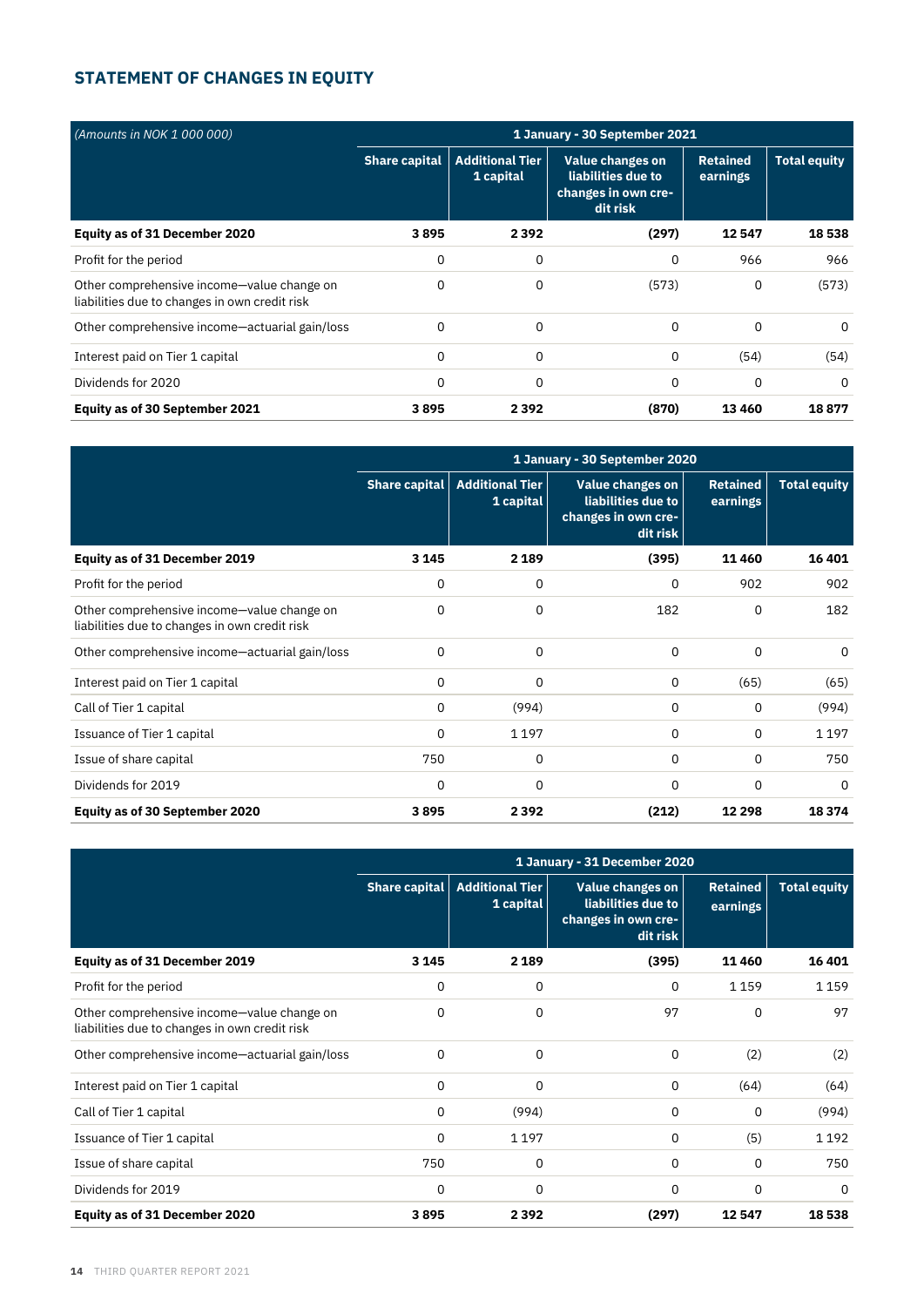### **STATEMENT OF CASH FLOWS**

|         | (Amounts in NOK 1 000 000)                                                       | January-September | January-September | 2020     |
|---------|----------------------------------------------------------------------------------|-------------------|-------------------|----------|
|         |                                                                                  | 2021              | 2020              |          |
|         | <b>Cash flows from operating activities</b>                                      |                   |                   |          |
|         | Interest received                                                                | 2496              | 5535              | 6371     |
|         | Interest paid                                                                    | (1467)            | (3840)            | (4653)   |
|         | Fees and commissions paid                                                        | (98)              | (105)             | (115)    |
|         | Receipts from repurchase of issued securities                                    | 13                | (2)               | 25       |
|         | Cash payments to employees and suppliers                                         | (157)             | (157)             | (224)    |
|         | Income taxes paid                                                                | (920)             | 0                 | (3872)   |
|         | Net disbursement of loans to customers                                           | 3807              | (2606)            | (8466)   |
|         | Net (increase)/decrease in deposits with credit institutions                     | (20599)           | 19518             | 10 132   |
|         | Net (increase)/decrease in notes, bonds and other interest-bearing<br>securities | 19482             | (10678)           | (12801)  |
|         | Net (increase)/decrease in other assets                                          | (6)               | 1                 | (4)      |
|         | Net increase/(decrease) in other liabilities                                     | 23                | 0                 | 4        |
|         | Net (increase)/decrease in financial derivatives                                 | 139               | 3336              | (7021)   |
|         | Net cash flows from operating activities                                         | 2 6 6 6           | 11 003            | (20624)  |
|         | <b>Cash flows from investing activities</b>                                      |                   |                   |          |
|         | Net (purchase)/sales of property and equipment                                   | (15)              | (19)              | (16)     |
|         | Net cash flows from investing activities                                         | (15)              | (19)              | (16)     |
|         |                                                                                  |                   |                   |          |
|         | <b>Cash flows from financing activities</b>                                      |                   |                   |          |
|         | Proceeds from issuance of commercial paper                                       | 222830            | 99 259            | 198 006  |
|         | Repayment of commercial paper                                                    | (211398)          | (96783)           | (180621) |
|         |                                                                                  |                   |                   |          |
|         | Repayment on lease obligation                                                    | (5)               | (5)               | (7)      |
|         | Proceeds from issuance of debt securities                                        | 70 568            | 79465             | 107823   |
|         | Repayment of debt securities                                                     | (84258)           | (94230)           | (106301) |
|         | Proceeds from issuance of additional Tier 1 capital                              | 0                 | 1196              | 1196     |
|         | Repayment of Tier 1 capital                                                      | 0                 | (1000)            | (1000)   |
|         | Interest paid on Tier 1 capital                                                  | (54)              | (60)              | (68)     |
|         | Dividends paid                                                                   | 0                 | 0                 | 0        |
|         | Paid in share capital                                                            | 0                 | 750               | 750      |
|         | Net cash flows from financing activities                                         | (2317)            | (11407)           | 19 778   |
|         | <b>Net cash flows</b>                                                            | 333               | (423)             | (862)    |
|         |                                                                                  |                   |                   |          |
|         | Effects of foreign exchange differences                                          | 19                | 487               | 539      |
|         | Net cash flows after foreign exchange differences                                | 353               | 64                | (268)    |
|         |                                                                                  |                   |                   |          |
|         | Cash and cash equivalents at 1 January                                           | 190               | 459               | 459      |
|         | Net change in cash and cash equivalents                                          | 353               | 64                | (268)    |
|         | Cash and cash equivalents at end of period                                       | 543               | 522               | 190      |
| Whereof |                                                                                  |                   |                   |          |
|         | Deposits with credit institutions without agreed time to maturity                | 543               | 522               | 190      |
|         | Loans from credit institutions without agreed time to maturity                   | 0                 | 0                 | 0        |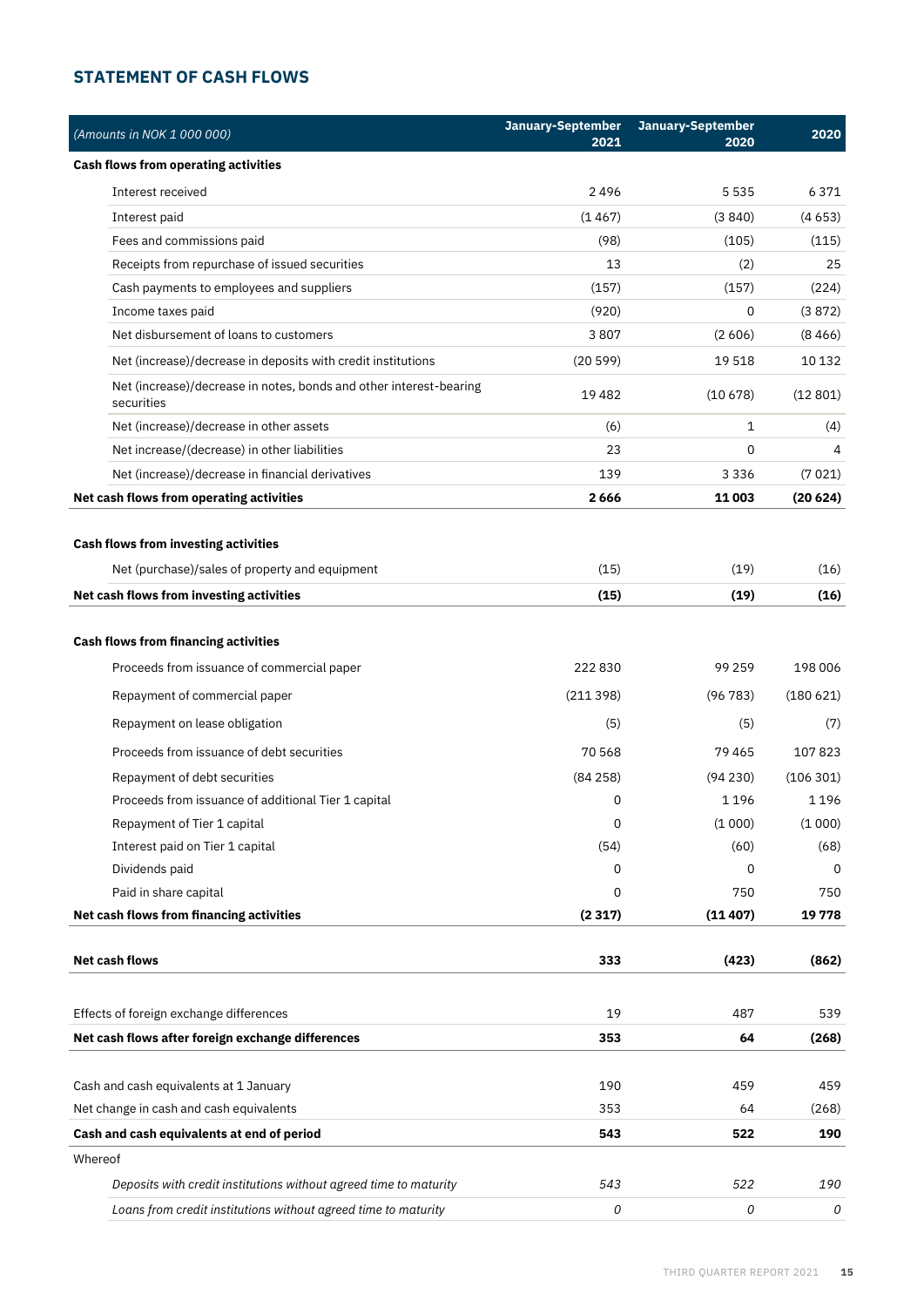#### ACCOUNTING POLICIES

KBN prepares its financial statements in accordance with International Financial Reporting Standards (IFRS) as adopted by the EU. The interim financial statements as of 30 September 2021 are prepared in accordance with IAS 34 *Interim Financial Reporting*, and follow the same accounting policies as presented in the annual financial statements for 2020, with following clarifications:

The preparation of financial statements in accordance with IFRS requires that management uses estimates and judgments that may affect the carrying amounts of assets and liabilities, and revenues and costs. Estimates and judgments are based on historical experience and expectations regarding future developments, and actual outcomes may deviate from the estimates.

Fair value of financial instruments that are not traded in an active market or where quoted prices are not readily available on the reporting date is determined using valuation techniques. The measurement of fair value requires management to make judgments and assumptions related to credit and liquidity risk related to the financial instruments. Even though the judgments and assumptions are based to the largest extent possible on actual market conditions on the reporting date, they may increase the uncertainty related to carrying amounts.

Work on reforming the current benchmark interest rate is ongoing as planned and some of the IBOR interest rates will be replaced at the end of 2021. KBN has a number of contracts with terms related to such benchmark interest rates and will be affected by the changes. The bank follows developments both in connection with changes in accounting standards and otherwise. In August 2020, the IASB published the results of phase 2 of its work in this area. The changes is implemented from 1 January 2021, which resulted in some adjustments in IFRS9. There hasn't been any major changes in KBNs accounting principle related to these adjustments.

Interest on tax liabilities is treated similarly as other interest items of financial liabilities in the bank, and is recorded in net interest income.

#### **NOTE 1**

#### **NET INTEREST INCOME**

*(Amounts in NOK 1 000 000)*

|                                                         |              | At fair value               |                                   |                            |                               |                          |
|---------------------------------------------------------|--------------|-----------------------------|-----------------------------------|----------------------------|-------------------------------|--------------------------|
| July-September 2021                                     | <b>Total</b> | <b>Fair value</b><br>option | <b>Mandatory at</b><br>fair value | <b>Fair value</b><br>hedge | <b>Total at fair</b><br>value | <b>Amortised</b><br>cost |
| Deposits with credit institutions                       | (13)         | 0                           | 0                                 | 0                          | 0                             | (13)                     |
| Other money market deposits                             | (2)          | 0                           | 0                                 | 0                          | 0                             | (2)                      |
| Instalment loans                                        | 928          | 493                         | 0                                 | 0                          | 493                           | 434                      |
| Notes, bonds and other interest-bearing secu-<br>rities | 125          | 85                          | 0                                 | 0                          | 85                            | 40                       |
| <b>Financial derivatives</b>                            | (273)        | 0                           | (273)                             | 0                          | (273)                         | 0                        |
| <b>Total interest income</b>                            | 765          | 578                         | (273)                             | 0                          | 305                           | 460                      |
| Loans from credit institutions                          | 0            | 0                           | $\mathbf 0$                       | 0                          | 0                             | $\mathbf 0$              |
| Commercial paper                                        | (20)         | 0                           | $\Omega$                          | 0                          | 0                             | (20)                     |
| Senior securities issued                                | 1620         | 883                         | $\Omega$                          | 0                          | 883                           | 736                      |
| <b>Financial derivatives</b>                            | (1263)       | 0                           | (681)                             | (582)                      | (1263)                        | 0                        |
| Subordinated debt                                       | 15           | 15                          | $\Omega$                          | $\Omega$                   | 15                            | 0                        |
| <b>Total interest expenses</b>                          | 352          | 899                         | (681)                             | (582)                      | (364)                         | 717                      |
| <b>Net interest income</b>                              | 413          | (321)                       | 408                               | 582                        | 670                           | (257)                    |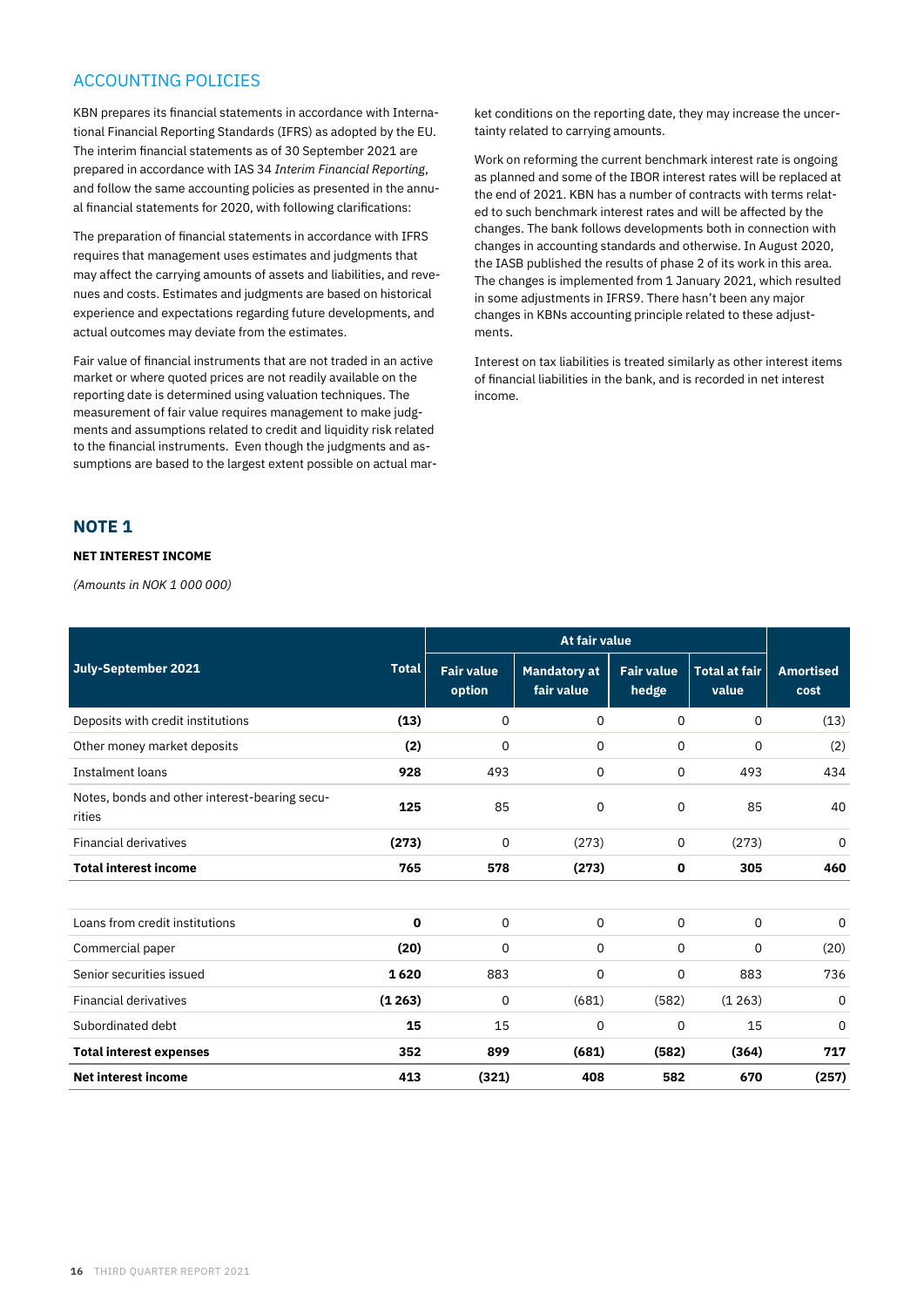|                                                         |              |                             | At fair value                     |                            |                               |                          |
|---------------------------------------------------------|--------------|-----------------------------|-----------------------------------|----------------------------|-------------------------------|--------------------------|
| January-September 2021                                  | <b>Total</b> | <b>Fair value</b><br>option | <b>Mandatory at</b><br>fair value | <b>Fair value</b><br>hedge | <b>Total at fair</b><br>value | <b>Amortised</b><br>cost |
| Deposits with credit institutions                       | (33)         | 0                           | 0                                 | 0                          | 0                             | (33)                     |
| Other money market deposits                             | (6)          | 0                           | 0                                 | 0                          | 0                             | (6)                      |
| <b>Instalment loans</b>                                 | 2909         | 1482                        | 0                                 | 0                          | 1482                          | 1427                     |
| Notes, bonds and other interest-bearing secu-<br>rities | 361          | 243                         | $\mathbf 0$                       | 0                          | 243                           | 118                      |
| <b>Financial derivatives</b>                            | (730)        | $\mathbf 0$                 | (730)                             | 0                          | (730)                         | 0                        |
| <b>Total interest income</b>                            | 2501         | 1725                        | (730)                             | 0                          | 996                           | 1506                     |
|                                                         |              |                             |                                   |                            |                               |                          |
| Loans from credit institutions                          | (0)          | $\mathbf 0$                 | 0                                 | 0                          | 0                             | (0)                      |
| Commercial paper                                        | (44)         | $\mathbf 0$                 | 0                                 | 0                          | 0                             | (44)                     |
| Senior securities issued                                | 5 1 7 9      | 2874                        | $\Omega$                          | 0                          | 2874                          | 2 3 0 5                  |
| <b>Financial derivatives</b>                            | (3898)       | 0                           | (2179)                            | (1719)                     | (3898)                        | 0                        |
| Subordinated debt                                       | 46           | 46                          | 0                                 | 0                          | 46                            | 0                        |
| Other interest expenses <sup>1)</sup>                   | 59           | 0                           | 0                                 | 0                          | 0                             | 59                       |
| <b>Total interest expenses</b>                          | 1341         | 2920                        | (2 179)                           | (1719)                     | (978)                         | 2319                     |
| <b>Net interest income</b>                              | 1 1 6 0      | (1194)                      | 1449                              | 1719                       | 1974                          | (814)                    |

*1)Interest expense on taxes due to changed tax assessment for 2015-2018.*

| July-September 2020                                     | <b>Total</b> | <b>Fair value</b><br>option | <b>Mandatory at</b><br>fair value | <b>Fair value</b><br>hedge | <b>Total at fair</b><br>value | <b>Amortised</b><br>cost |
|---------------------------------------------------------|--------------|-----------------------------|-----------------------------------|----------------------------|-------------------------------|--------------------------|
| Deposits with credit institutions                       | (8)          | 0                           | 0                                 | 0                          | 0                             | (8)                      |
| Other money market deposits                             | (1)          | 0                           | 0                                 | 0                          | 0                             | (1)                      |
| Instalment loans                                        | 1017         | 527                         | 0                                 | 0                          | 527                           | 489                      |
| Notes, bonds and other interest-bearing secu-<br>rities | 132          | 95                          | 0                                 | 0                          | 95                            | 37                       |
| <b>Financial derivatives</b>                            | (266)        | $\Omega$                    | (266)                             | 0                          | (266)                         | 0                        |
| <b>Total interest income</b>                            | 875          | 622                         | (266)                             | $\mathbf 0$                | 356                           | 518                      |
|                                                         |              |                             |                                   |                            |                               |                          |
| Loans from credit institutions                          | $\mathbf 0$  | 0                           | $\mathbf 0$                       | $\mathbf 0$                | 0                             | 0                        |
| Commercial paper                                        | 1            | 0                           | $\mathbf 0$                       | $\mathbf 0$                | 0                             | 1                        |
| Senior securities issued                                | 2 1 8 0      | 1301                        | $\Omega$                          | $\mathbf 0$                | 1301                          | 879                      |
| <b>Financial derivatives</b>                            | (1759)       | 0                           | (1144)                            | (615)                      | (1759)                        | $\mathbf 0$              |
| Subordinated debt                                       | 15           | 15                          | $\Omega$                          | $\Omega$                   | 15                            | $\Omega$                 |
| <b>Total interest expenses</b>                          | 438          | 1317                        | (1144)                            | (615)                      | (442)                         | 880                      |
| <b>Net interest income</b>                              | 437          | (694)                       | 878                               | 615                        | 799                           | (362)                    |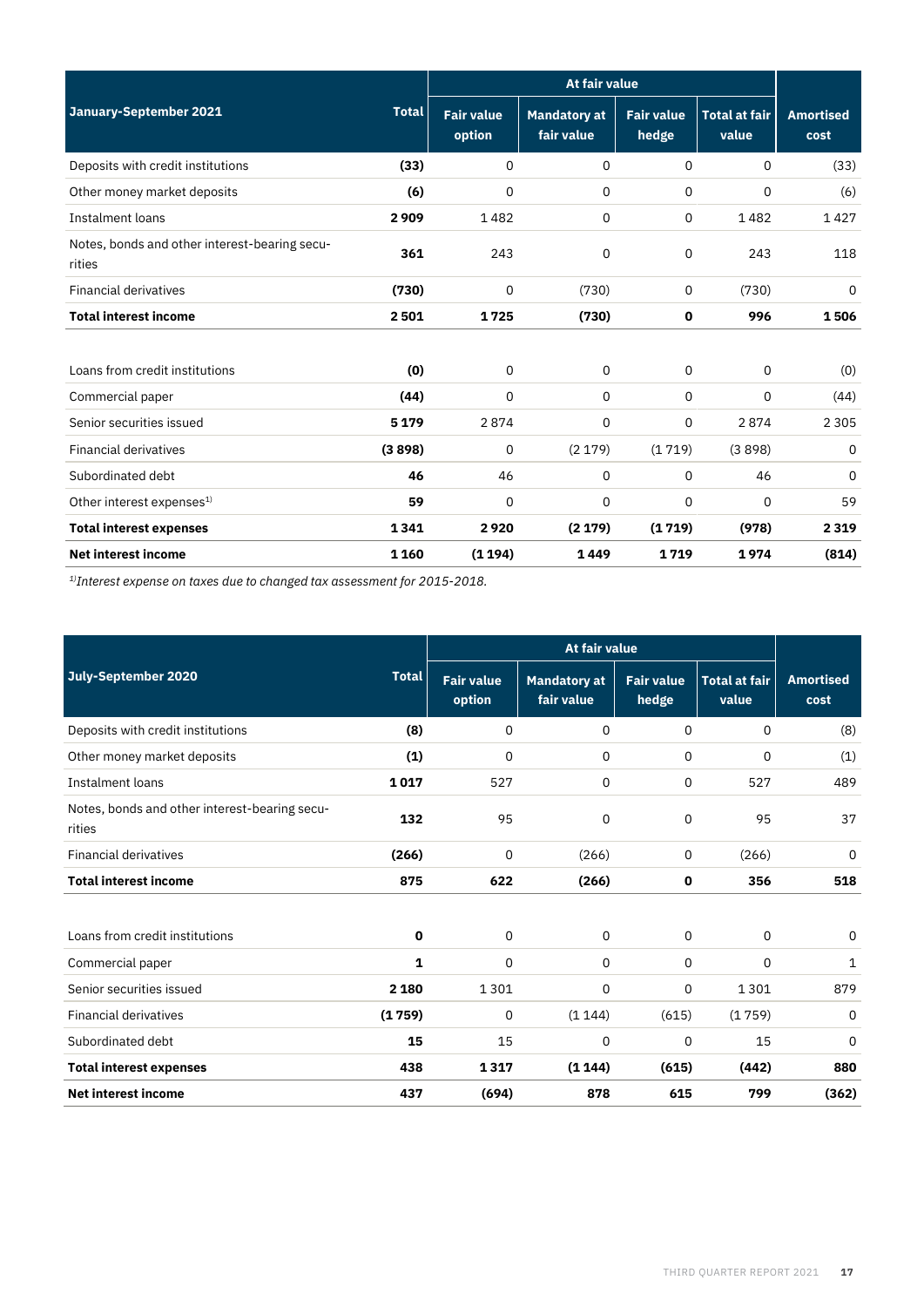|                                                         |              |                             | At fair value                     |                            |                               |                          |
|---------------------------------------------------------|--------------|-----------------------------|-----------------------------------|----------------------------|-------------------------------|--------------------------|
| January-September 2020                                  | <b>Total</b> | <b>Fair value</b><br>option | <b>Mandatory at</b><br>fair value | <b>Fair value</b><br>hedge | <b>Total at fair</b><br>value | <b>Amortised</b><br>cost |
| Deposits with credit institutions                       | (9)          | 0                           | $\Omega$                          | 0                          | 0                             | (9)                      |
| Other money market deposits                             | (8)          | 0                           | $\Omega$                          | 0                          | 0                             | (8)                      |
| Instalment loans                                        | 4 1 4 9      | 1601                        | 0                                 | 0                          | 1601                          | 2 5 4 8                  |
| Notes, bonds and other interest-bearing secu-<br>rities | 1693         | 1432                        | $\Omega$                          | 0                          | 1432                          | 260                      |
| <b>Financial derivatives</b>                            | (896)        | 0                           | (896)                             | 0                          | (896)                         | 0                        |
| <b>Total interest income</b>                            | 4928         | 3034                        | (896)                             | 0                          | 2 1 3 8                       | 2790                     |
| Loans from credit institutions                          | (1)          | 0                           | $\mathbf 0$                       | 0                          | $\mathbf 0$                   | (1)                      |
| Commercial paper                                        | 40           | $\Omega$                    | $\Omega$                          | $\mathbf 0$                | 0                             | 40                       |
| Senior securities issued                                | 7371         | 4026                        | 0                                 | 0                          | 4026                          | 3 3 4 5                  |
| <b>Financial derivatives</b>                            | (3820)       | 0                           | (2566)                            | (1254)                     | (3820)                        | 0                        |
| Subordinated debt                                       | 46           | 46                          | $\Omega$                          | $\Omega$                   | 46                            | $\Omega$                 |
| <b>Total interest expenses</b>                          | 3636         | 4072                        | (2566)                            | (1254)                     | 252                           | 3 3 8 4                  |
| <b>Net interest income</b>                              | 1292         | (1038)                      | 1670                              | 1254                       | 1885                          | (593)                    |

|                                                         |              |                             | <b>At fair value</b>              |                            |                               |                          |
|---------------------------------------------------------|--------------|-----------------------------|-----------------------------------|----------------------------|-------------------------------|--------------------------|
| 2020                                                    | <b>Total</b> | <b>Fair value</b><br>option | <b>Mandatory at</b><br>fair value | <b>Fair value</b><br>hedge | <b>Total at</b><br>fair value | <b>Amortised</b><br>cost |
| Deposits with credit institutions                       | (18)         | 0                           | 0                                 | 0                          | 0                             | (18)                     |
| Other money market deposits                             | (13)         | 0                           | 0                                 | 0                          | 0                             | (13)                     |
| Instalment loans                                        | 5 1 2 5      | 2 1 1 1                     | 0                                 | 0                          | 2 1 1 1                       | 3 0 1 3                  |
| Notes, bonds and other interest-bearing secu-<br>rities | 1780         | 1504                        | $\mathbf 0$                       | 0                          | 1504                          | 276                      |
| <b>Financial derivatives</b>                            | (1173)       | 0                           | (1173)                            | 0                          | (1173)                        | 0                        |
| <b>Total interest income</b>                            | 5700         | 3615                        | (1173)                            | $\mathbf{o}$               | 2442                          | 3 2 5 8                  |
|                                                         |              |                             |                                   |                            |                               |                          |
| Loans from credit institutions                          | (1)          | 0                           | 0                                 | 0                          | 0                             | (1)                      |
| Commercial paper                                        | 6            | 0                           | 0                                 | 0                          | 0                             | 6                        |
| Senior securities issued                                | 9371         | 5 1 9 8                     | 0                                 | 0                          | 5198                          | 4 1 7 4                  |
| <b>Financial derivatives</b>                            | (5409)       | 0                           | (3559)                            | (1851)                     | (5409)                        | 0                        |
| Subordinated debt                                       | 61           | 61                          | 0                                 | 0                          | 61                            | $\mathbf 0$              |
| <b>Total interest expenses</b>                          | 4028         | 5259                        | (3559)                            | (1851)                     | (151)                         | 4 1 7 9                  |
| <b>Net interest income</b>                              | 1672         | (1644)                      | 2 3 8 6                           | 1851                       | 2592                          | (921)                    |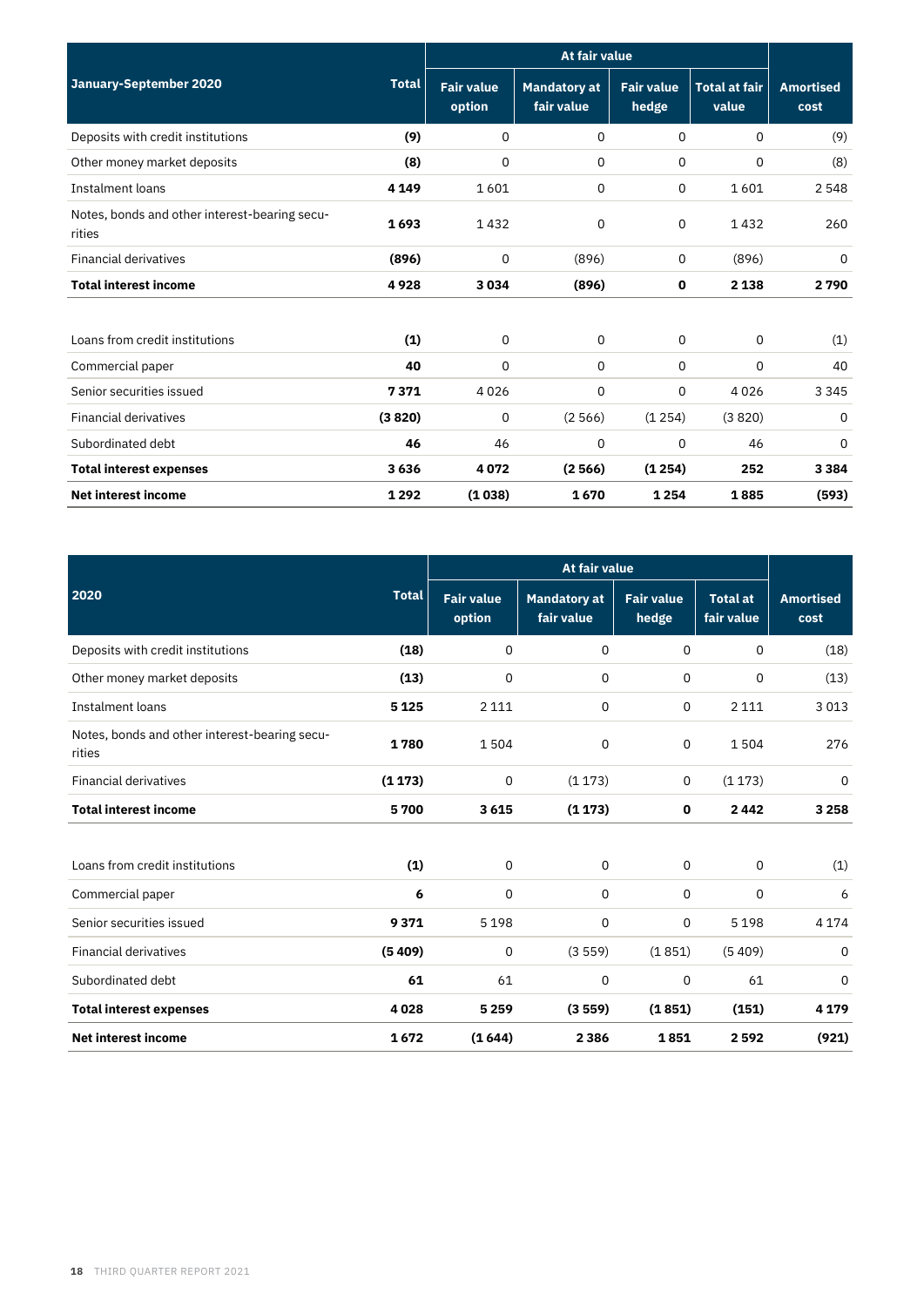#### **Net unrealised gain/(loss) on financial instruments**

| (Amounts in NOK 1 000 000)                          | July-<br><b>September</b><br>2021 | January-<br>2021 | July-<br>September September<br>2020 | January-<br><b>September</b><br>2020 | 2020    |
|-----------------------------------------------------|-----------------------------------|------------------|--------------------------------------|--------------------------------------|---------|
| Instalment loans                                    | (1015)                            | (2419)           | 45                                   | 4 2 0 7                              | 2842    |
| Notes, bonds and other interest-bearing securities  | (170)                             | (535)            | (85)                                 | 770                                  | 443     |
| <b>Financial derivatives</b>                        | (1301)                            | (3340)           | (1002)                               | 230                                  | 2 1 0 3 |
| Senior securities issued                            | 2823                              | 6688             | 1 3 6 4                              | (4860)                               | (5047)  |
| Subordinated debt                                   | (65)                              | (13)             | (4)                                  | (171)                                | (118)   |
| Net unrealised gain/(loss) on financial instruments | 271                               | 380              | 317                                  | 176                                  | 224     |

Changes in fair value of liabilities due to changes in own credit risk are not included in the line Net unrealised gain/(loss) on financial instruments in the table above. Such fair value changes are recognised in Other comprehensive income in the Statement of comprehensive income. See Note 9 Senior securities issued for information on calculating such value changes. The change in fair value arising from Senior securities issued presented in the above table is due to changes in parameters other than credit.

Changes in fair value are the result of changes in market prices, mainly prices on bonds, interest rates, credit spreads, basis swap spreads and FX rates, and are reflected in carrying amounts in the Statement of financial position and in the Income statement. As KBN takes very limited currency and interest rate risk, the changes in relevant parameters will mostly be symmetric on the asset and liabilities sides of the Statement of financial position and therefore to a small extent give rise to net effects in the income statement. Changes in credit spreads for investments in the liquidity portfolio, fixed rate instalment loans and issued bonds may on the other hand lead to significant income statement effects, as may changes in basis swap spreads.

Of total unrealised gains of NOK 271 million in the third quarter of 2021, Notes, bonds and other interest-bearing securities and their associated hedging contracts contribute with a loss of NOK 9 million, while the unrealised value of Instalment loans and associated hedging contracts remains about unchanged. Senior securities issued and related hedging derivatives contribute with a gain of NOK 280 million, mainly due to a tightening of the basis spreads. During the third quarter of 2021, a change of estimate has been performed in regards to the hedging contracts, where KBN has implemented the use of OIS curves for valuation of hedging instruments. This change contributed to a gain of NOK 78 million and is included in the gain for Senior securities issued and related hedging derivatives.

Recognised value changes on financial instruments in fair value hedges amount to NOK 9 million in the third quarter of 2021. This amount is included in the above table as net unrealized changes in value. The carrying amount of financial instruments included in fair value hedges amounts to NOK 192 billion.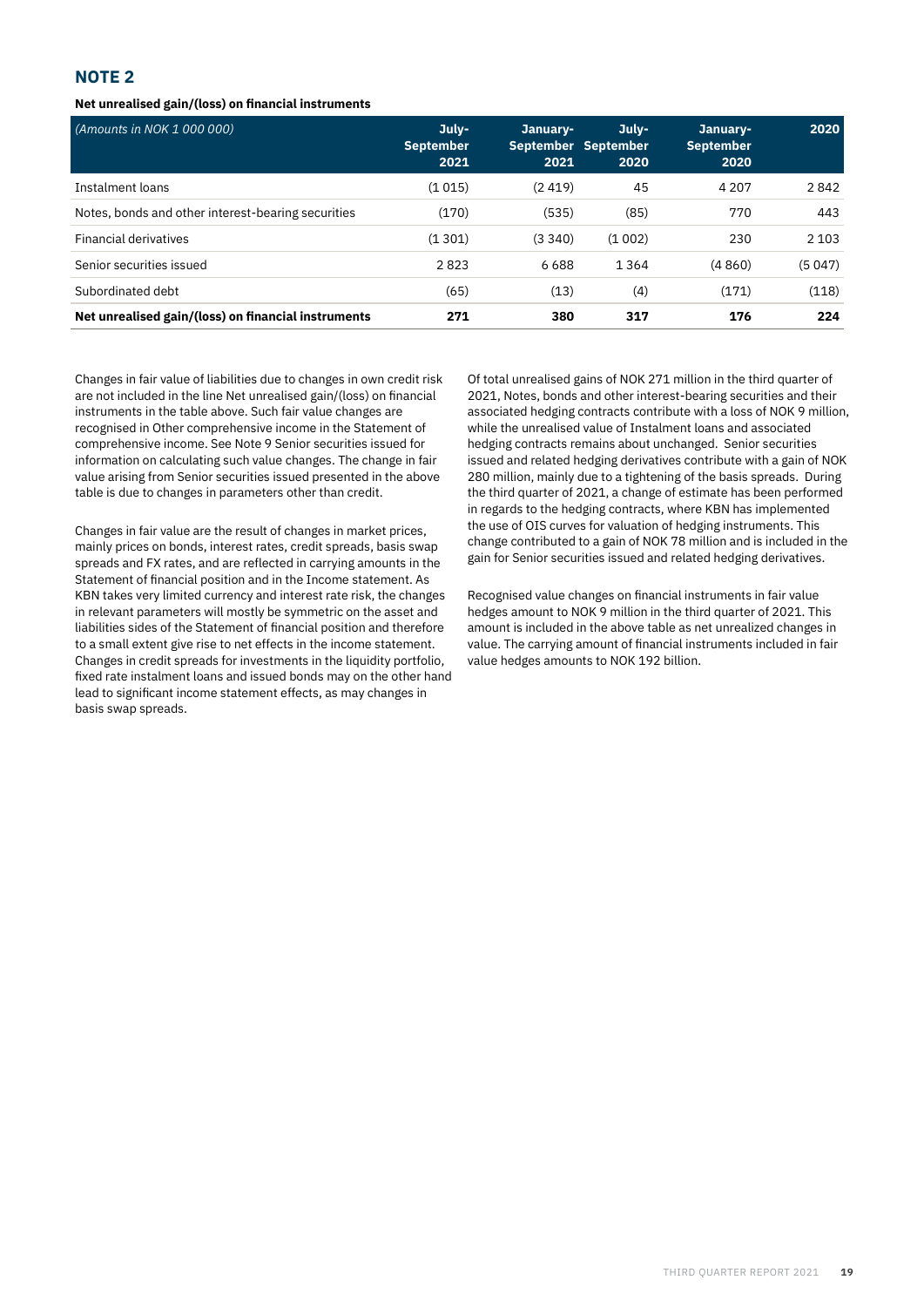#### **Classification of financial instruments**

*(Amounts in NOK 1 000 000)*

| At 30 September 2021                               |              | <b>Fair value</b> | <b>Mandatory at</b> | <b>Fair value</b> |                       |
|----------------------------------------------------|--------------|-------------------|---------------------|-------------------|-----------------------|
|                                                    | <b>Total</b> | option            | fair value          | hedge             | <b>Amortised cost</b> |
| Deposits with credit institutions                  | 28 062       | 0                 | 0                   | 0                 | 28 0 62               |
| Other money market deposits                        | 4048         | 0                 | 0                   | $\Omega$          | 4048                  |
| Instalment loans                                   | 315694       | 106 176           | 0                   | 0                 | 209 518               |
| Notes, bonds and other interest-bearing securities | 105729       | 78 543            | 0                   | $\Omega$          | 27 185                |
| <b>Financial derivatives</b>                       | 12830        | 0                 | 9353                | 3476              | 0                     |
| <b>Total financial assets</b>                      | 466 363      | 184720            | 9353                | 3476              | 268813                |
| Loans from credit institutions                     | 4427         | 0                 | 0                   | 0                 | 4427                  |
| Commercial paper                                   | 31923        | $\Omega$          | 0                   | $\Omega$          | 31923                 |
| Senior securities issued                           | 391544       | 176 597           | 0                   | 0                 | 214 947               |
| <b>Financial derivatives</b>                       | 20 095       | 0                 | 18 3 08             | 1787              | 0                     |
| Subordinated debt                                  | 2 1 0 4      | 2 1 0 4           | 0                   | 0                 | $\Omega$              |
| <b>Total financial liabilities</b>                 | 450 094      | 178702            | 18 308              | 1787              | 251 297               |

| At 30 September 2020                               |         | <b>Fair value</b> | <b>Mandatory at</b> | <b>Fair value</b> |                       |
|----------------------------------------------------|---------|-------------------|---------------------|-------------------|-----------------------|
|                                                    | Total   | option            | fair value          | hedge             | <b>Amortised cost</b> |
| Deposits with credit institutions                  | 20013   | 0                 | 0                   | 0                 | 20 013                |
| Other money market deposits                        | 2606    | 0                 | 0                   | 0                 | 2606                  |
| Instalment loans                                   | 317561  | 109 112           | 0                   | 0                 | 208 449               |
| Notes, bonds and other interest-bearing securities | 129 724 | 99 993            | 0                   | 0                 | 29730                 |
| <b>Financial derivatives</b>                       | 30410   | 0                 | 23 010              | 7400              | $\Omega$              |
| <b>Total financial assets</b>                      | 500 314 | 209 106           | 23 010              | 7400              | 260798                |
| Loans from credit institutions                     | 24 113  | 0                 | 0                   | 0                 | 24 1 13               |
| Commercial paper                                   | 6270    | 0                 | 0                   | 0                 | 6 2 7 0               |
| Senior securities issued                           | 424 001 | 176 790           | 0                   | 0                 | 247 211               |
| <b>Financial derivatives</b>                       | 23 4 36 | $\Omega$          | 23 3 3 7            | 99                | 0                     |
| Subordinated debt                                  | 2 1 4 4 | 2 1 4 4           | 0                   | 0                 | $\Omega$              |
| <b>Total financial liabilities</b>                 | 479 964 | 178934            | 23 3 3 7            | 99                | 277594                |

| At 31 December 2020                                |          | Fair value op- | Mandatory at | <b>Fair value</b> |                       |
|----------------------------------------------------|----------|----------------|--------------|-------------------|-----------------------|
|                                                    | Total    | tion           | fair value   | hedge             | <b>Amortised cost</b> |
| Deposits with credit institutions                  | 18950    | 0              | 0            | 0                 | 18 9 50               |
| Other money market deposits                        | 1712     | 0              | 0            | 0                 | 1712                  |
| Instalment loans                                   | 321874   | 110 423        | 0            | $\Omega$          | 211452                |
| Notes, bonds and other interest-bearing securities | 127 108  | 101 225        | 0            | 0                 | 25883                 |
| Financial derivatives                              | 25 1 7 6 | 0              | 18589        | 6587              | $\Omega$              |
| <b>Total financial assets</b>                      | 494 820  | 211 647        | 18589        | 6587              | 257997                |
| Loans from credit institutions                     | 13871    | 0              | 0            | 0                 | 13871                 |
| Commercial paper                                   | 20 045   | 0              | 0            | $\Omega$          | 20 045                |
| Senior securities issued                           | 413717   | 175317         | 0            | 0                 | 238 400               |
| <b>Financial derivatives</b>                       | 28 341   | 0              | 28 0 33      | 309               | 0                     |
| Subordinated debt                                  | 2 1 0 6  | 2 1 0 6        | 0            | $\Omega$          | $\Omega$              |
| <b>Total financial liabilities</b>                 | 478080   | 177423         | 28 033       | 309               | 272316                |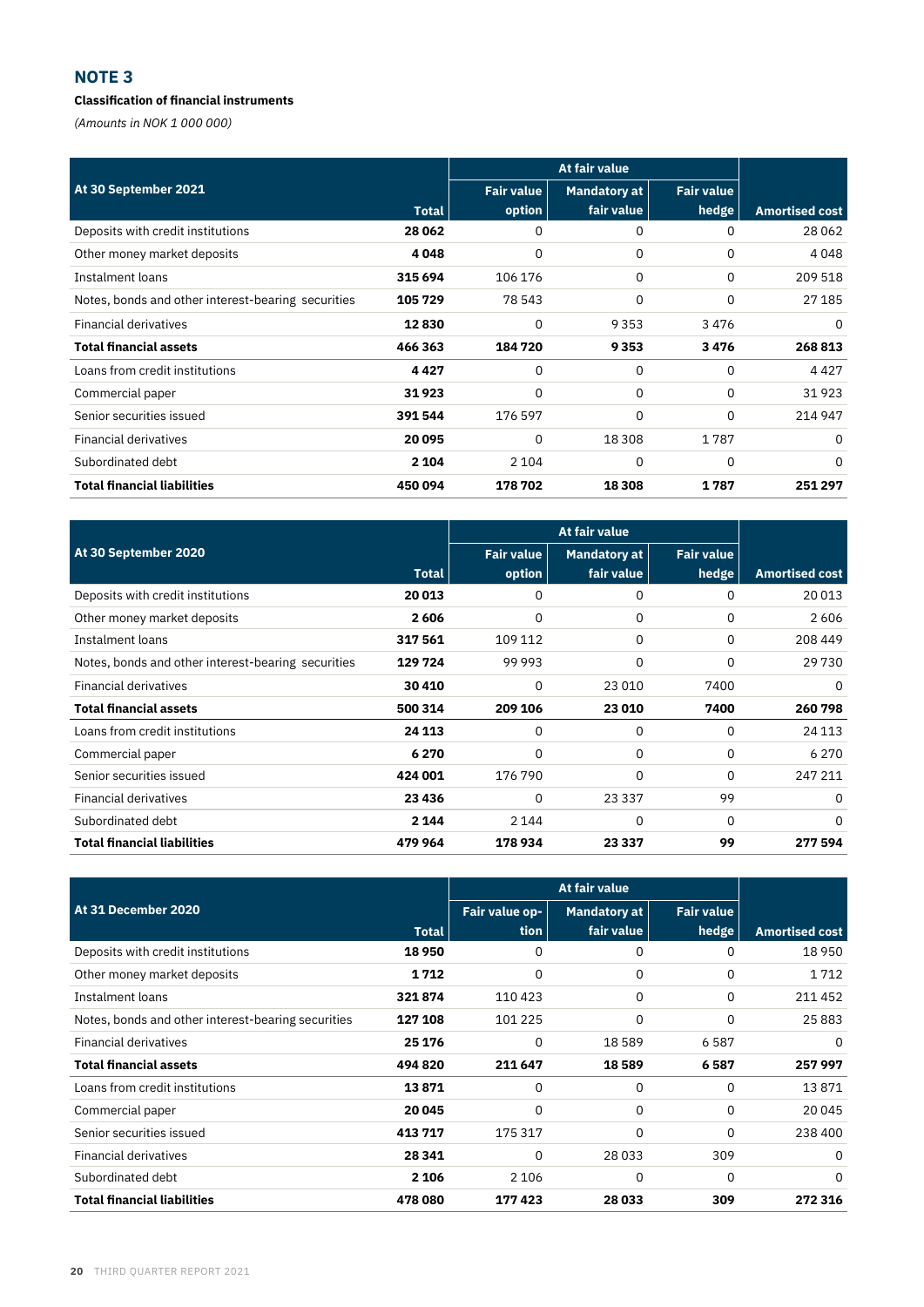#### **Financial instruments measured at fair value**

Methods used for the determination of fair value fall within three categories, which reflect different degrees of valuation uncertainty:

Level 1 - Quoted prices in active markets for identical assets and liabilities

Level 2 - Valuation techniques with observable inputs

Level 3 - Valuation techniques where inputs are to a significant degree unobservable

See Note 11 in the Annual Report 2020 for further information about valuation techniques, inputs, value change analysis and sensitivities. Financial instruments measured at fair value in KBN's Statement of financial position as of 30 September 2021 are distributed in the following way in the fair value hierarchy:

| (Amounts in NOK 1 000 000)                         | Level 1 | Level <sub>2</sub> | Level 3     | <b>Total</b> |
|----------------------------------------------------|---------|--------------------|-------------|--------------|
| Deposits with credit institutions                  | 0       | 0                  | $\mathbf 0$ | 0            |
| Other money maket deposits                         | 0       | 0                  | 0           | 0            |
| Instalment loans                                   | 0       | 8940               | 97 236      | 106 176      |
| Notes, bonds and other interest-bearing securities | 70811   | 2639               | 5094        | 78 543       |
| <b>Financial derivatives</b>                       |         | 11758              | 1072        | 12830        |
| Total financial assets measured at fair value      | 70811   | 23 337             | 103 402     | 197 550      |
|                                                    |         |                    |             |              |
| Loans from credit institutions                     | 0       | 0                  | 0           | 0            |
| Commercial paper                                   | 0       | 0                  | 0           | 0            |
| Senior securities issued                           | 5917    | 136 146            | 34 535      | 176 597      |
| <b>Financial derivatives</b>                       |         | 11 24 2            | 8853        | 20095        |
| Subordinated debt                                  |         |                    | 2 1 0 4     | 2 1 0 4      |
| Total financial liabilities measured at fair value | 5917    | 147388             | 45492       | 198796       |

#### **Reconciliation of movements in Level 3**

| (Amounts in NOK 1 000 000)                  | <b>Instalment</b><br>'loans | <b>Notes, bonds</b><br>and other<br>interest-bearing<br><b>securities</b> | <b>Senior securities</b><br><b>issued</b> | <b>Subordinated</b><br>debt | <b>Financial</b><br>derivatives |
|---------------------------------------------|-----------------------------|---------------------------------------------------------------------------|-------------------------------------------|-----------------------------|---------------------------------|
| Carrying amount at 31 December 2020         | 95878                       | 7769                                                                      | 48 687                                    | 2 1 0 6                     | (6302)                          |
| Purchase                                    | 0                           | 2 3 9 8                                                                   | (53)                                      | 0                           | 253                             |
| Sale                                        | 0                           | 0                                                                         | 0                                         | $\mathbf 0$                 | 0                               |
| Issue                                       | 13044                       | $\Omega$                                                                  | 2981                                      | $\mathbf 0$                 | 0                               |
| Settlement                                  | (15419)                     | (2834)                                                                    | (16054)                                   | 0                           | (1192)                          |
| Transfer into Level 3                       | 1373                        | 1471                                                                      | 0                                         | $\mathbf 0$                 | $\Omega$                        |
| Transfer out of Level 3                     | (2051)                      | (3011)                                                                    | 0                                         | 0                           | $\mathbf 0$                     |
| Gain/(loss) recognised in the period        | 4411                        | (699)                                                                     | (1027)                                    | (2)                         | (541)                           |
| <b>Carrying amount at 30 September 2021</b> | 97 236                      | 5094                                                                      | 34 535                                    | 2 1 0 4                     | (7781)                          |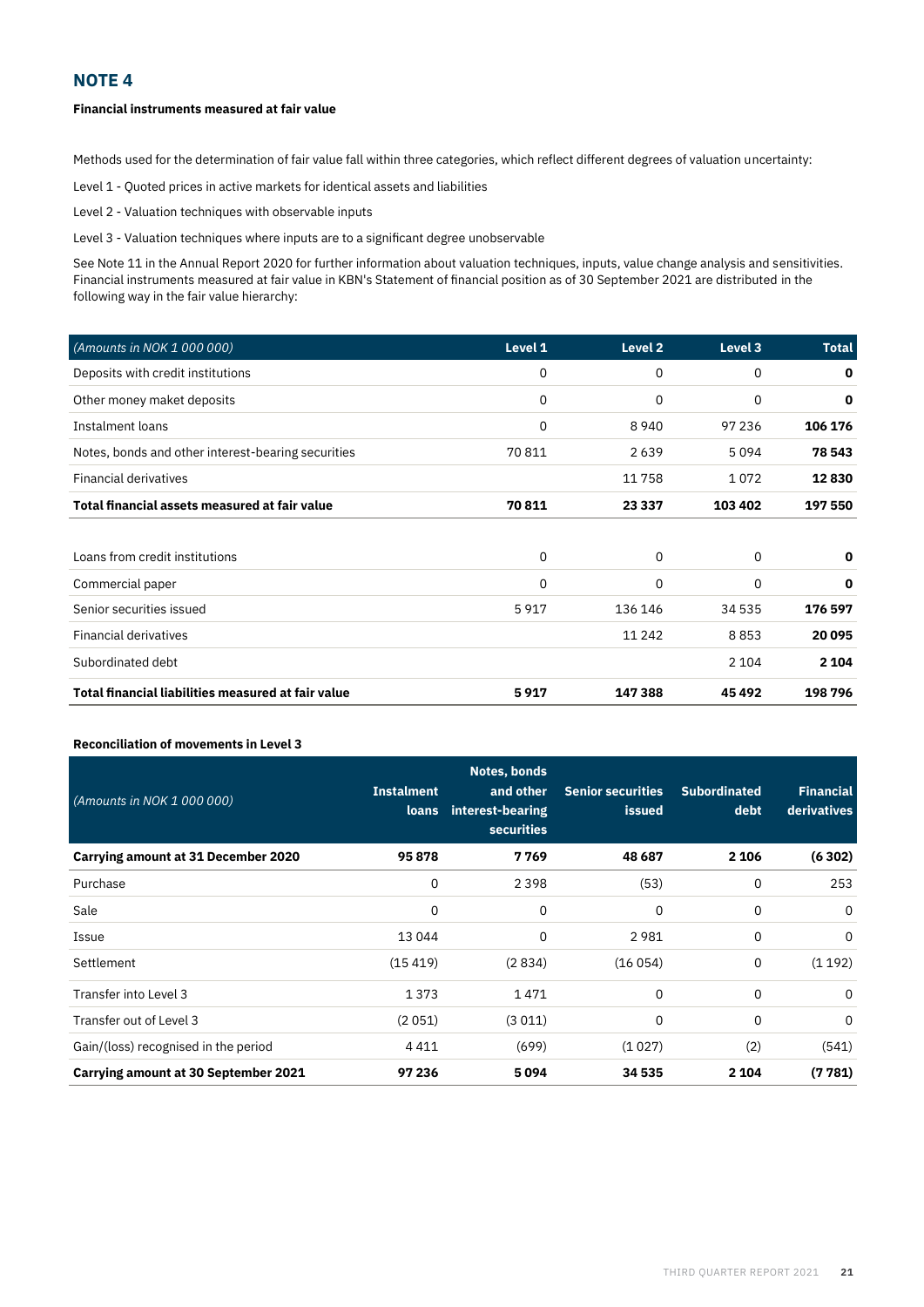Net holdings amounting to NOK 0.4 billion have been transferred from Level 2 to Level 1 in 2021. There are net transfers of NOK 2.2 billion out of Level 3 during 2021. The transfers into and out of Level 3 are mainly due to changes in market conditions that affect the assessment of inputs to the valuation techniques during the reporting period, and refinancing/change of loan product for Instalment loans. All gains/ (losses) on financial instruments in Level 3 are recognised in the Income statement under "Net interest income", "Net unrealised gain/ (loss) on financial instruments" or "Net trading income", or in Other comprehensive income.

#### **Information on valuation techniques:**

The methods used for determining the fair value of financial instruments are defined based on the instruments' features and structure. Fair value of financial instruments without embedded derivatives or option elements is determined using the discounted cash flows method, where discount rates are derived from the relevant observable money market interest rates and other significant risk factors that may affect the fair value of the instruments. When such factors cannot be reliably observed at a reporting date, management may make assumptions and use estimates when determining fair value. Fair value of financial instruments with embedded derivatives or option elements is determined using a combination of a discounted cash flow method and option pricing models with observable market data and estimates as inputs. The most significant unobservable inputs used in the valuation in Level 3 are credit spreads for financial instruments not traded in an active market. The table below shows the impact of a 10 bp increase in the credit spread for financial assets and liabilities in Level 3 at 30 September 2021:

| (Amounts in NOK 1 000 000)                         | 30 September 2021 |
|----------------------------------------------------|-------------------|
| Instalment loans                                   | (384)             |
| Notes, bonds and other interest-bearing securities | (13)              |
| Financial derivatives                              | (86)              |
| Senior securities issued                           | 82                |
| Subordinated debt                                  | $12 \overline{ }$ |
| Total                                              | (389)             |

#### **NOTE 5**

#### **Instalment loans**

| (Amounts in NOK 1 000 000)    | 30 September 2021 | 30 September 2020' | 31 December 2020 |
|-------------------------------|-------------------|--------------------|------------------|
| Principal amount              | 314 448           | 312395             | 318 255          |
| Accrued interest              | 1031              | 1168               | 985              |
| Fair value adjustment         | 240               | 4024               | 2659             |
| Expected credit loss          | (24)              | (25)               | (25)             |
| <b>Total instalment loans</b> | 315 694           | 317561             | 321874           |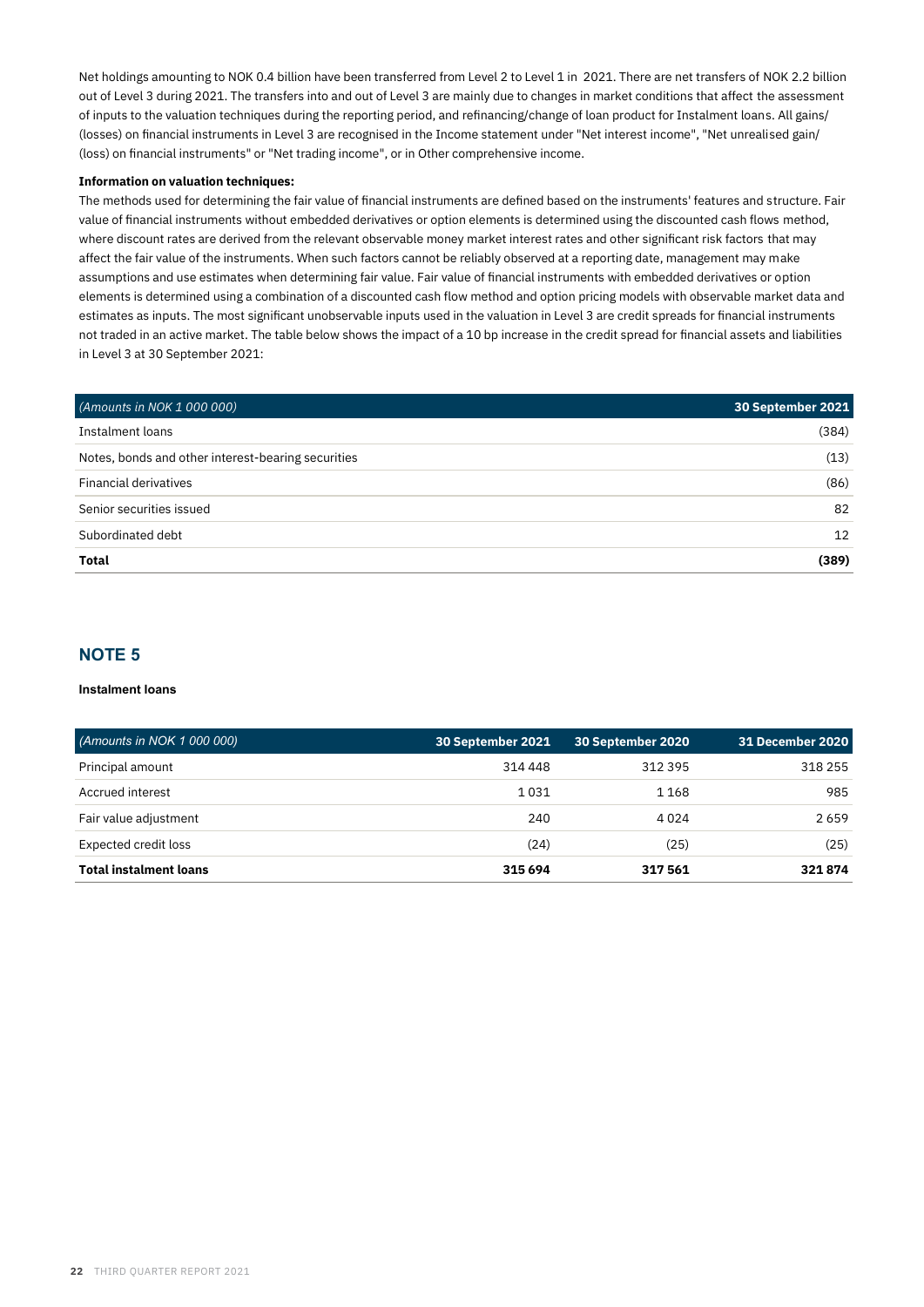#### **Expected credit loss**

The below table shows expected credit loss as part of the carrying amount of Instalment loans and Notes, bonds and other interestbearing securities at the end of the period.

|                                                    | <b>30 September 2021</b> | <b>31 December 2020</b>     |                             |
|----------------------------------------------------|--------------------------|-----------------------------|-----------------------------|
| (Amounts in NOK 1 000 000)                         | Carrying amount          | <b>Expected credit loss</b> | <b>Expected credit loss</b> |
| Instalment loans                                   | 209 518                  | (24)                        | (25)                        |
| Notes, bonds and other interest-bearing securities | 27 185                   | (2)                         | (1)                         |
| Total                                              | 236 703                  | (26)                        | (26)                        |

Changes in expected credit losses on instalment loans and bond investments of NOK 1 million (increase) were recognised in the third quarter of 2021, mainly due to an increase in instalment loans measured at amortised cost.

The below table shows a specification of the period's change in expected credit loss that is recognised in the income statement:

| (Amounts in NOK 1000)                              |        | July-September 2021 January-September 2021 | 2020    |
|----------------------------------------------------|--------|--------------------------------------------|---------|
|                                                    |        |                                            |         |
| Instalment loans                                   | (1257) | 395                                        | (13273) |
| Notes, bonds and other interest-bearing securities | (70)   | (630)                                      | (259)   |
| Total                                              | (1328) | (235)                                      | (13532) |

The following table shows an allocation of KBN's expected credit losses as at 30 September 2021 to stage 1, 2 and 3. According to the impairment principles described in IFRS 9 *Financial Instruments*, Stage 1 implies no significant increase in credit risk since recognition of the asset. Stage 2 implies such a significant increase, while stage 3 implies that the asset is credit-impaired.

All exposures are estimated to be in Stage 1, which has remained unchanged since 2018.

| (Amounts in NOK 1 000 000)                         | Stage 1 | Stage 2 | Stage 3 |
|----------------------------------------------------|---------|---------|---------|
| Instalment loans                                   | (24)    |         |         |
| Notes, bonds and other interest-bearing securities | (2)     |         |         |
| Total expected credit loss                         | (26)    |         |         |

#### **NOTE 7**

#### **Notes, bonds and other interest-bearing securities**

*(Amounts in NOK 1 000 000)* 

| Notes, bonds and other interest-bearing securities by type of issuer 30 September 2021 30 September 2020 |        |         | 31 December 2020 |
|----------------------------------------------------------------------------------------------------------|--------|---------|------------------|
| Domestic                                                                                                 |        |         |                  |
| Issued by other borrowers                                                                                | 17929  | 20 29 6 | 17 415           |
| Foreign                                                                                                  |        |         |                  |
| Issued by public bodies <sup>1</sup>                                                                     | 72868  | 57 592  | 61 557           |
| Issued by other borrowers                                                                                | 14 933 | 51836   | 48 137           |
| Total notes, bonds and other interest-bearing securities                                                 | 105729 | 129 724 | 127 108          |

<sup>1</sup>Issued by or guaranteed by sovereigns, central banks, regional authorities and multilateral development banks.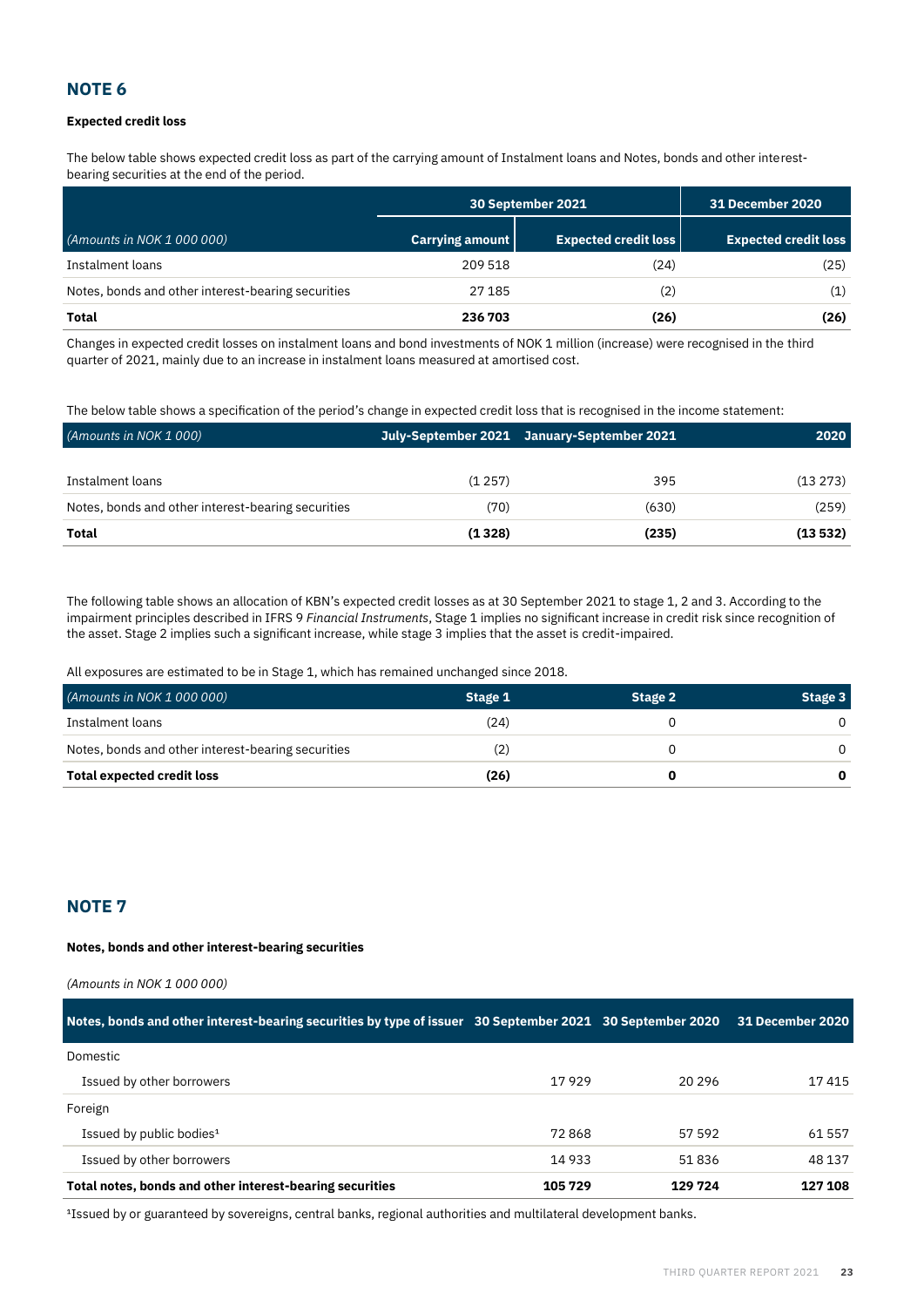| Notes, bonds and other interest-bearing securities by time to<br>maturity | 30 September 2021 | 30 September 2020 | <b>31 December 2020</b> |
|---------------------------------------------------------------------------|-------------------|-------------------|-------------------------|
| Under 1 year                                                              | 39 4 74           | 44 0 20           | 48 2 9 6                |
| 1-5 years                                                                 | 64 540            | 85699             | 78 637                  |
| Over 5 years                                                              | 1714              | 5                 | 175                     |
| Total notes, bonds and other interest-bearing securities                  | 105729            | 129 724           | 127 108                 |
| Average time to maturity (years)*                                         | 1,86              | 1.87              | 1.64                    |

\*Average time to maturity shown in the table above applies to Notes, bonds and other interest-bearing securities, but not to money market deposits. These are presented on the line Deposits with credit institutions. Including such deposits, the average time to maturity of liquid assets is 1.58 years as of September 30, 2021.

#### **NOTE 8**

#### **Credit exposure in notes, bonds and other interest-bearing securities**

Amounts in the table below represent actual credit exposure

*(Amounts in NOK 1 000 000)* 

|                                |         | <b>Exposure as at 30 September 2021</b> |       |                     |            |                |             |            |                     |              |
|--------------------------------|---------|-----------------------------------------|-------|---------------------|------------|----------------|-------------|------------|---------------------|--------------|
| <b>Time to maturity</b>        |         | $< 1$ year                              |       |                     |            |                | $> 1$ year  |            |                     |              |
| <b>Risk class</b>              | $A-1$   | $A-2$                                   | $A-3$ | <b>Not</b><br>rated | <b>BBB</b> | $\overline{A}$ | AA          | <b>AAA</b> | <b>Not</b><br>rated | <b>Total</b> |
| Sovereigns and central banks   | 16 3 25 | 0                                       | 0     | 0                   | 0          | 1899           | 18333       | 800        | 0                   | 37357        |
| Multilateral development banks | 2837    | 0                                       | 0     | 0                   | 0          | 0              | 94          | 5 1 5 1    | 0                   | 8081         |
| Regional authorities           | 7324    | 0                                       | 0     | 2976                | 0          | 1650           | 11 186      | 2 3 1 4    | 1979                | 27429        |
| <b>Financial institutions</b>  | 0       | $\mathbf 0$                             | 0     | 0                   | 0          | 0              | $\mathbf 0$ | 0          | $\Omega$            | $\mathbf 0$  |
| Securitisation                 | 0       | 0                                       | 0     | 0                   | 0          | 0              | 0           | 1          | 0                   | 1            |
| Covered bonds                  | 4870    | 0                                       | 0     | 5 1 4 4             | 0          | 0              | 2650        | 20 197     | 0                   | 32861        |
| <b>Total</b>                   | 31356   | 0                                       | 0     | 8 1 2 0             | 0          | 3549           | 32 262      | 28 4 63    | 1979                | 105 729      |

#### **NOTE 9**

**Senior securities issued**

| (Amounts in NOK 1 000 000)                                     | <b>30 September 2021</b> | 30 September 2020 | 31 December 2020 |
|----------------------------------------------------------------|--------------------------|-------------------|------------------|
| Senior securities issued (nominal amounts) as at 1 January     | 405451                   | 400 489           | 400 489          |
| New issuance                                                   | 71 614                   | 79465             | 107822           |
| Redemptions                                                    | (84602)                  | (95178)           | (107727)         |
| Amortisation                                                   | 344                      | 948               | 1425             |
| <b>Translation differences</b>                                 | (3028)                   | 29 787            | 3 4 4 1          |
| Senior securities issued (nominal amounts) as at end of period | 389778                   | 415 512           | 405 451          |
| Accrued interest                                               | 3749                     | 4851              | 4327             |
| Fair value adjustment                                          | (1983)                   | 3638              | 3939             |
| Of which value change that is due to change in own credit risk | 1 1 6 1                  | 283               | 397              |
| Of which value change that is due to other reasons             | $(3\ 144)$               | 3 3 5 5           | 3542             |
| <b>Total senior securities issued</b>                          | 391544                   | 424 001           | 413717           |

The value change on liabilities that is due to changes in own credit risk is calculated as the change in the credit spread that KBN pays converted to SOFR or 3M USD Libor, Euribor or Nibor interest rates, i.e. after adjustment for any conversion from other currencies to USD. Value changes on liabilities that are due to changes in own credit risk are recognised in Total comprehensive income, while value changes on liabilities that are due to changes in other market parameters are recognised in the Income statement on the line Net unrealised gain/ (loss) on financial instruments.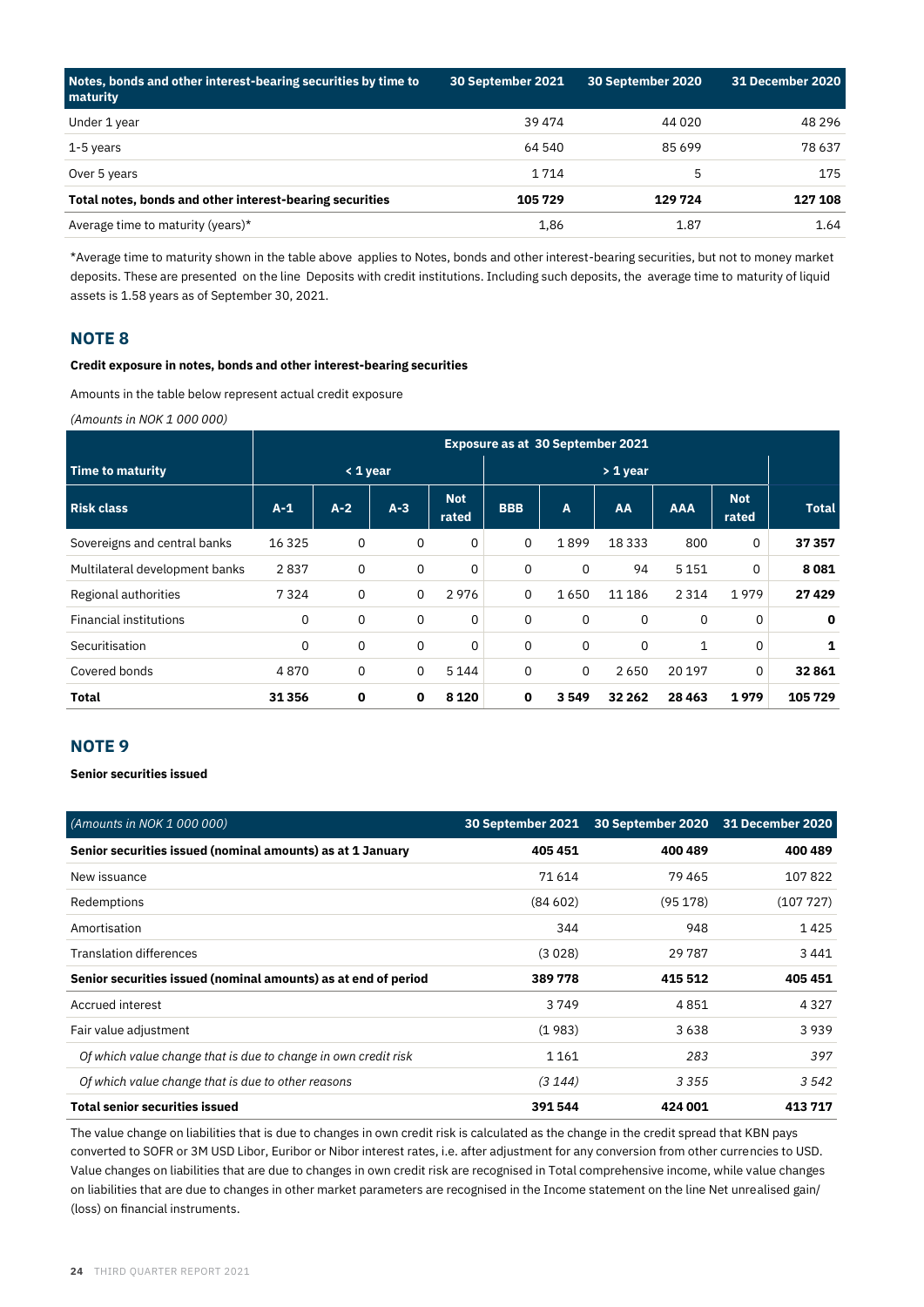| <b>Primary capital</b>                                     |          |                                     |                         |
|------------------------------------------------------------|----------|-------------------------------------|-------------------------|
| (Amounts in NOK 1 000 000)                                 |          | 30 September 2021 30 September 2020 | <b>31 December 2020</b> |
| Common equity Tier 1 capital                               |          |                                     |                         |
| Share capital                                              | 3895     | 3895                                | 3895                    |
| Retained earnings                                          | 11625    | 11 185                              | 11 092                  |
| Profit for the period included in Tier 1 capital           | 966      | 902                                 | 1 1 5 9                 |
| Pension funds above pension commitments                    | 0        | 0                                   | $\Omega$                |
| Deferred tax asset*                                        | $-1438$  | (239)                               | (1611)                  |
| Intangible assets                                          | $-137$   | (123)                               | (131)                   |
| Dividends payable                                          | $-485$   | (449)                               | $\Omega$                |
| Other additions/deductions in common equity Tier 1 capital | 732      | 138                                 | 171                     |
| Share of nulled unamortised estimate differences           | $\Omega$ | $\Omega$                            | $\Omega$                |
| Total common equity Tier 1 capital                         | 15 158   | 15 308                              | 14574                   |
| Other approved Tier 1 capital                              | 2392     | 2392                                | 2392                    |
| <b>Total Tier 1 capital</b>                                | 17549    | 17700                               | 16966                   |
| Supplementary capital                                      |          |                                     |                         |
| Ordinary subordinated debt                                 | 2000     | 2000                                | 2000                    |
| Total supplementary capital                                | 2000     | 2000                                | 2000                    |
| Total primary capital                                      | 19549    | 19700                               | 18966                   |

\*For deferred tax asset that rely on future profitability and is related to temporary differences, the share that exceeds 10 % of common equity Tier 1 capital is deducted from primary capital. The remainder is added to RWA with a risk weight of 250 %.

Primary capital has been calculated under the Regulation on the calculation of primary capital for financial institutions. Unrealised gain/ (loss) on liabilities that is due to changes in own credit risk include both non-derivative and derivative liabilities.

#### **NOTE 11**

| Capital adequacy                                   |                   |          |                |                             |                            |
|----------------------------------------------------|-------------------|----------|----------------|-----------------------------|----------------------------|
| (Amounts in NOK 1 000 000)                         | 30 September 2021 |          |                | <b>30 September</b><br>2020 | <b>31 December</b><br>2020 |
|                                                    | Carrying          | Risk-    | Minimum        | Minimum                     | Minimum capital            |
|                                                    | amount            | weighted | capital        | capital                     | requirements               |
|                                                    |                   | assets   | requirements   | requirements                |                            |
| <b>Credit risk</b>                                 |                   |          |                |                             |                            |
| Sovereigns and central banks                       | 36 668            | $\Omega$ | $\Omega$       | $\Omega$                    | $\Omega$                   |
| Regional governments and local authorities         | 338757            | 63 4 41  | 5075           | 5 1 0 8                     | 5176                       |
| Of which are Norwegian municipalities              | 315674            | 63441    | 5075           | 5 1 0 8                     | 5176                       |
| Public sector entities                             | 4638              | 0        | 0              | $\Omega$                    | 0                          |
| Multilateral development banks                     | 9088              | $\Omega$ | 0              | $\Omega$                    | $\Omega$                   |
| <b>Financial institutions</b>                      | 27990             | 4368     | 349            | 225                         | 164                        |
| Of which counterparty exposure on derivatives      | 10178             | 1301     | 104            | 159                         | 160                        |
| Claims secured by residential property             | 20                | 20       | $\overline{2}$ | $\overline{2}$              | 2                          |
| Covered bonds                                      | 32919             | 3 2 9 2  | 263            | 329                         | 292                        |
| Other assets                                       | 1669              | 4 1 5 8  | 333            | 312                         | 325                        |
| Securitisation                                     | 1                 | 0        | 0              | $\Omega$                    | $\Omega$                   |
| Credit Valuation Adjustment                        | 136               | 1702     | 136            | 389                         | 260                        |
| <b>Total credit risk</b>                           | 451885            | 76981    | 6 158          | 6365                        | 6219                       |
| <b>Market risk</b>                                 | 0                 | 0        | 0              | 0                           | $\mathbf 0$                |
| <b>Operational risk-Basic Indicator Approach</b>   |                   | 3772     | 302            | 310                         | 302                        |
| Minimum capital requirements                       |                   | 80753    | 6460           | 6676                        | 6521                       |
| <b>Total capital ratio</b>                         |                   |          | 24.2%          | 23.6%                       | 23.3%                      |
| Tier 1 capital adequacy ratio                      |                   |          | 21.7%          | 21.2%                       | 20.8%                      |
| <b>Common equity Tier 1 capital adequacy ratio</b> |                   |          | 18.8%          | 18.3%                       | 17.9%                      |
| Leverage ratio                                     |                   |          | 3.9%           | 3.8%                        | 3.7%                       |